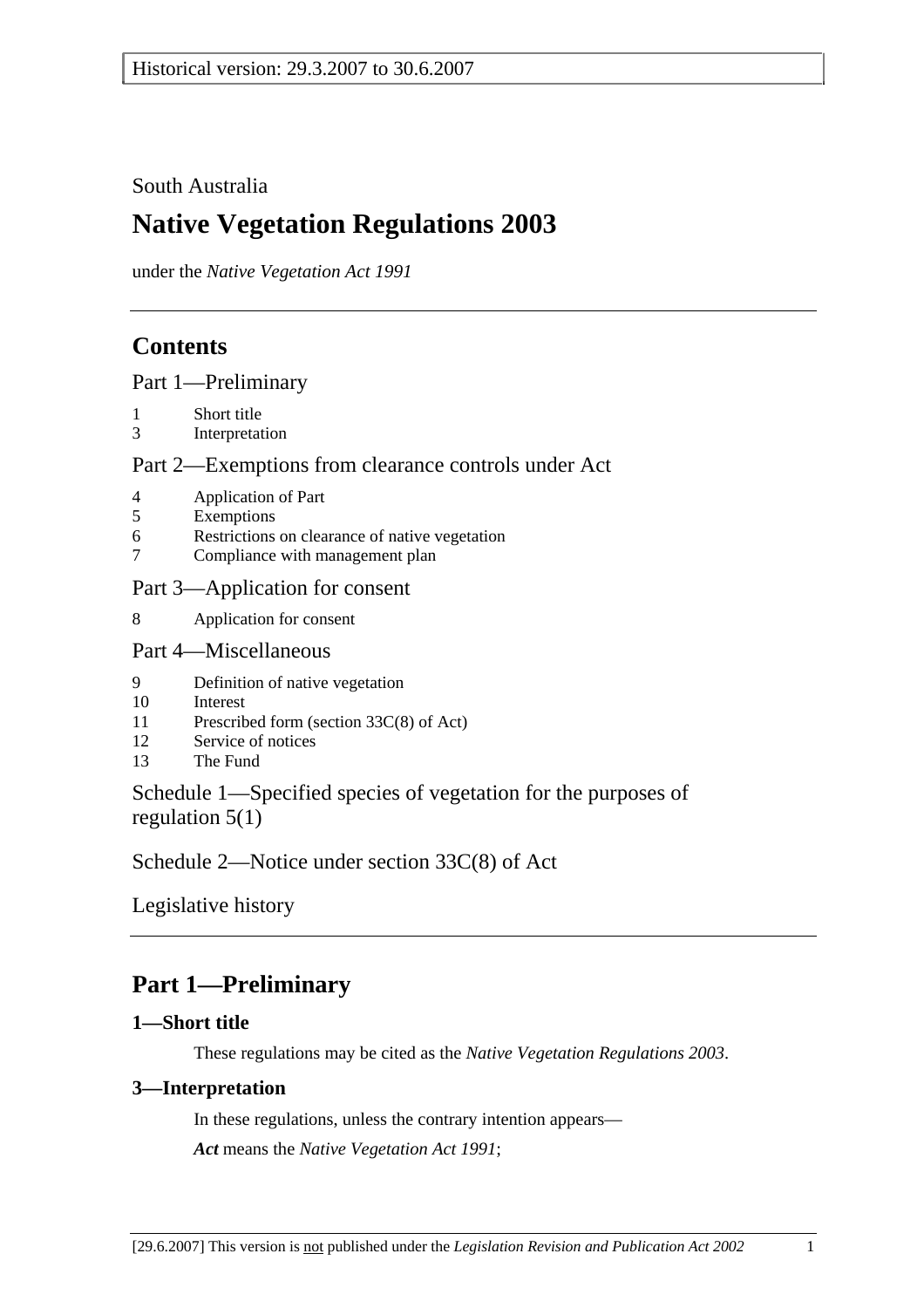*building* means a building or structure that is permanently fixed to land so that it cannot be moved without dismantling or destroying it and—

- (a) includes a transportable building if the building is connected to a sewage system or a septic tank and then is not moved after it is first connected to that sewage system or septic tank; but
- (b) does not include a building or structure erected or placed on land in contravention of the *Development Act 1993* or a corresponding previous enactment;

*business day* means any day except Saturday, Sunday or a public holiday;

*country* has the same meaning as in the *Fire and Emergency Services Act 2005*;

*Development Plan* means a Development Plan under the *Development Act 1993*;

*dwelling* means a building or part of a building used as a self-contained residence;

*fence* means a fence consisting of posts and wire fixed permanently to land and designed for the purpose of controlling access by people or the movement of animals;

*fire-control purposes*—these are purposes associated with preventing or controlling the spread of fires or potential fires;

#### *infrastructure* means—

- (a) the infrastructure, equipment, structures, works and other facilities used in or in connection with the supply of water or electricity, gas or other forms of energy, the provision of telecommunications, or the drainage, removal or treatment of waste water or sewage; or
- (b) roads and their supporting structures or works; or
- (c) ports, wharfs, jetties, railways, trams and busways;

*private mine* means land declared under the *Mining Act 1971* to be a private mine;

*River Murray Floodplain Area* means the River Murray Protection Area so designated under regulation 4 of the *River Murray Regulations 2003*;

*SACFS* means the South Australian Country Fire Service;

*township of Robe* means the area shown as the township of Robe in the Development Plan that applies to that area of the State.

### **Part 2—Exemptions from clearance controls under Act**

### **4—Application of Part**

Exemptions under this Part do not extend to native vegetation growing or situated on land that is subject to a heritage agreement under the Act or a heritage agreement that was entered into in compliance with a condition of consent to clear native vegetation under the repealed Act unless the paragraph setting out the exemption explicitly extends its operation to that vegetation.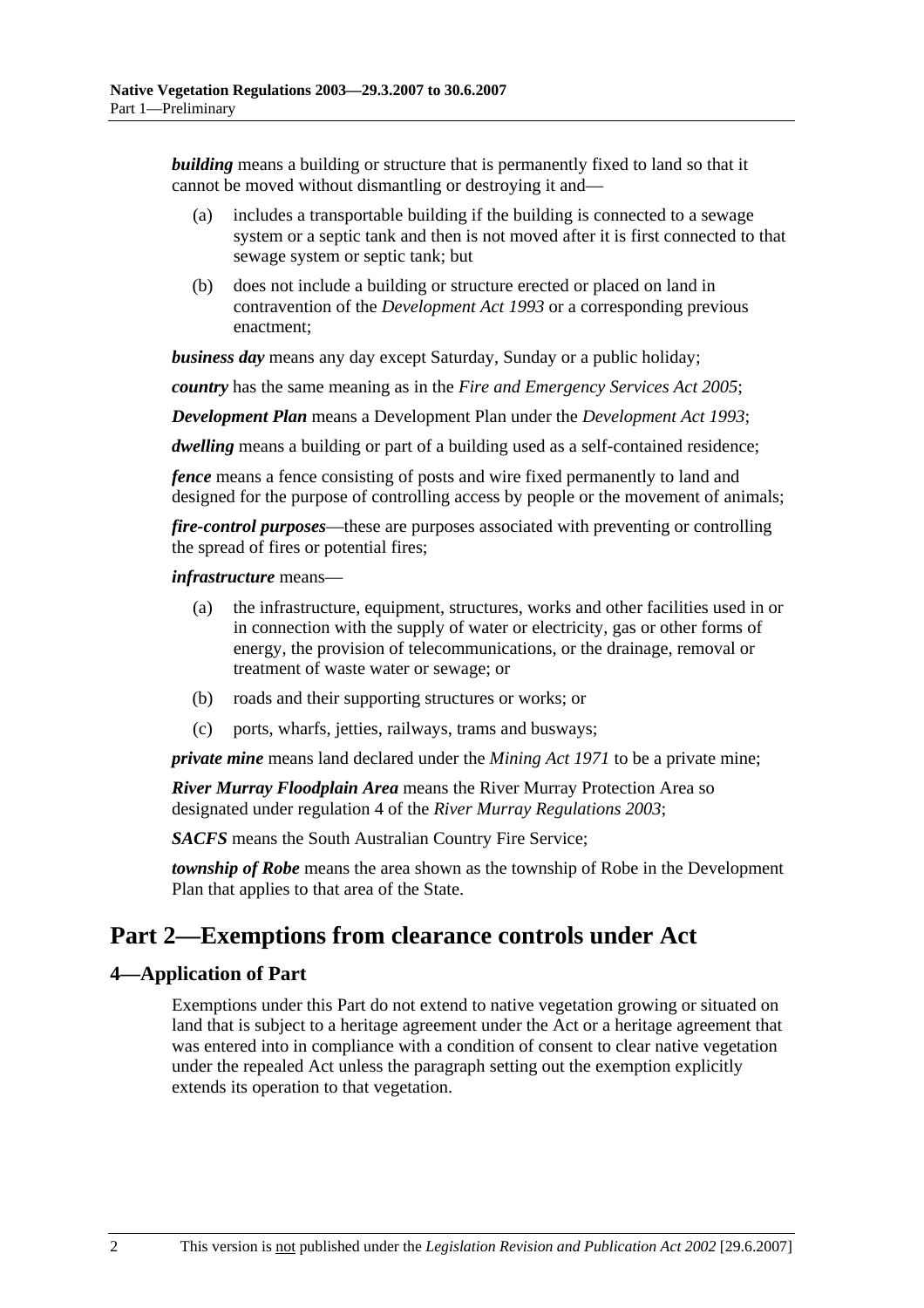### **5—Exemptions**

- (1) Pursuant to section 27(1)(b) of the Act, native vegetation may, subject to any other Act or law to the contrary, be cleared—
	- (a) if it is proposed to erect a building that is a dwelling or a structure or other facility that is ancillary to a dwelling and—
		- (i) any development authorisation for the erection of the dwelling or structure or other facility required by or under the *Development Act 1993* has been obtained; and
		- (ii) either—
			- (A) the vegetation—
				- does not comprise or form part of a stratum of native vegetation that is substantially intact; and
				- except where the dwelling is within a residential or township zone under the relevant Development Plan, does not include vegetation of the genus *Eucalyptus* with a stem diameter at 300 millimetres above the ground of 200 millimetres or more, or other vegetation with a stem diameter at the lowest point of the stem above ground level of 100 millimetres or more; or

 $(B)$ 

- the Council is satisfied (on the basis of information provided to the Council by the person seeking the benefit of this paragraph and such other information as the Council thinks fit) that, after taking into account the need to preserve biological diversity and taking into account the needs of the owner of the land, the proposed site for the building is the most suitable that is available; and
- the Council is satisfied (on the basis of information provided to the Council by the person seeking the benefit of this paragraph and such other information as the Council thinks fit) that there is no other practicable alternative that would involve no clearance or the clearance of less vegetation or the clearance of vegetation that is less significant or (if relevant) the clearance of vegetation that has been degraded to a greater extent than the vegetation proposed to be cleared; and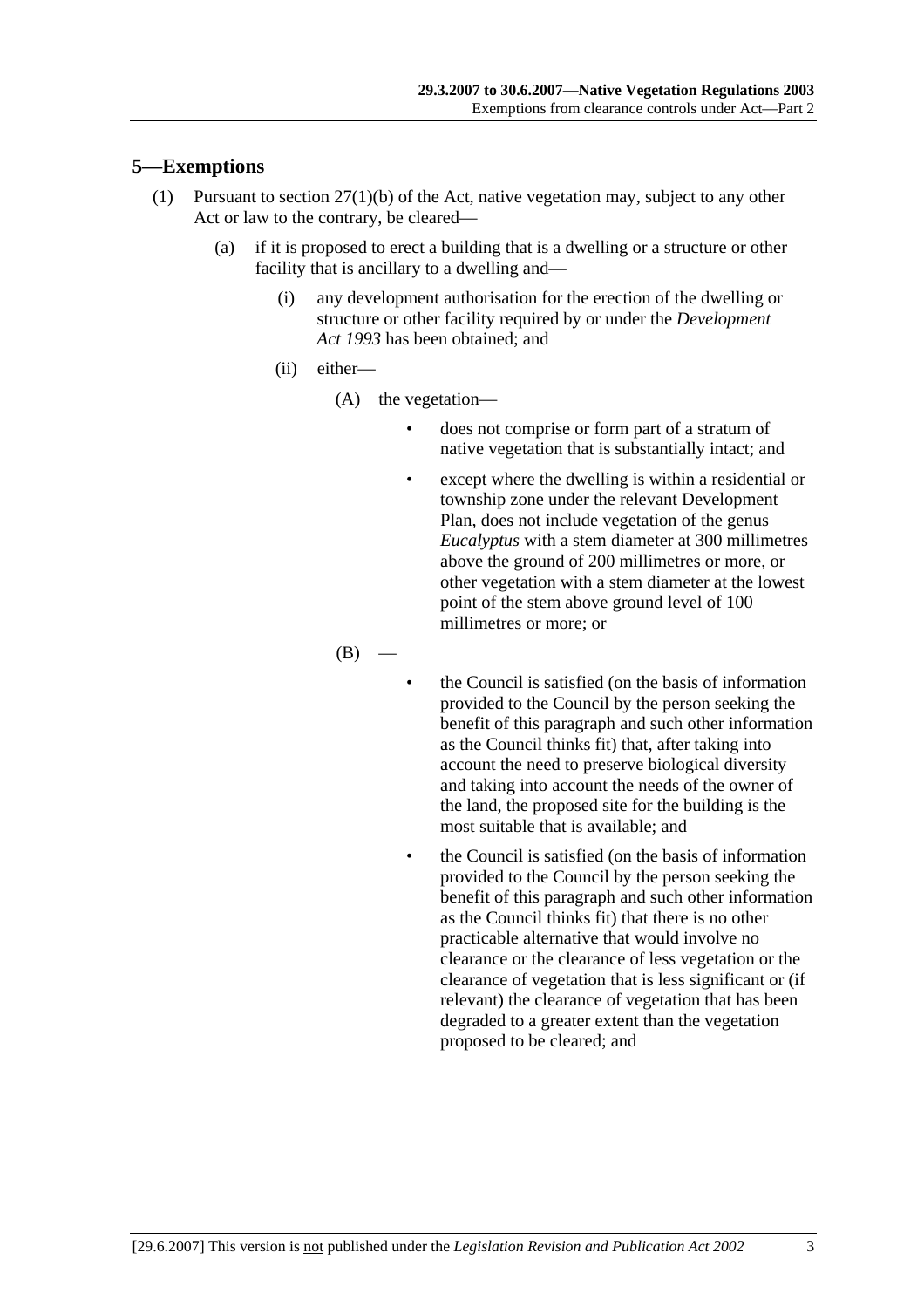- the clearance is undertaken in accordance with a management plan that has been approved by the Council and that, after taking into account the full extent of clearance that is to be undertaken on the relevant land, results in a significant environmental benefit on the property where the building is to be situated, or the owner of the land (or a person acting on his or her behalf) has, on application to the Council to proceed with clearing the vegetation in accordance with this provision, made a payment into the Fund of an amount considered by the Council to be sufficient to achieve a significant environmental benefit in the manner contemplated by section 21(6) of the Act;
- (ab) if it is proposed to divide land for use for residential purposes (after taking into account the construction of roads and other infrastructure) and—
	- (i) any development authorisation for the division of the land and for the use of land for residential purposes under the *Development Act 1993* has been obtained; and
	- $(ii)$ 
		- (A) the Council is satisfied (on the basis of information provided to the Council by the person seeking the benefit of this paragraph and such other information as the Council thinks fit) that, after taking into account the need to preserve biological diversity and taking into account the needs of the owner of the land, the clearance will be limited to clearance reasonably required to erect 1 dwelling, and any structure or other facility that would be reasonably expected to be ancillary to the dwelling, on each allotment to be created by the division; and
		- (B) the Council is satisfied (on the basis of information provided to the Council by the person seeking the benefit of this paragraph and such other information as the Council thinks fit) that there is no other practicable alternative that would involve no clearance or the clearance of less vegetation or the clearance of vegetation that is less significant or (if relevant) the clearance of vegetation that has been degraded to a greater extent than the vegetation proposed to be cleared; and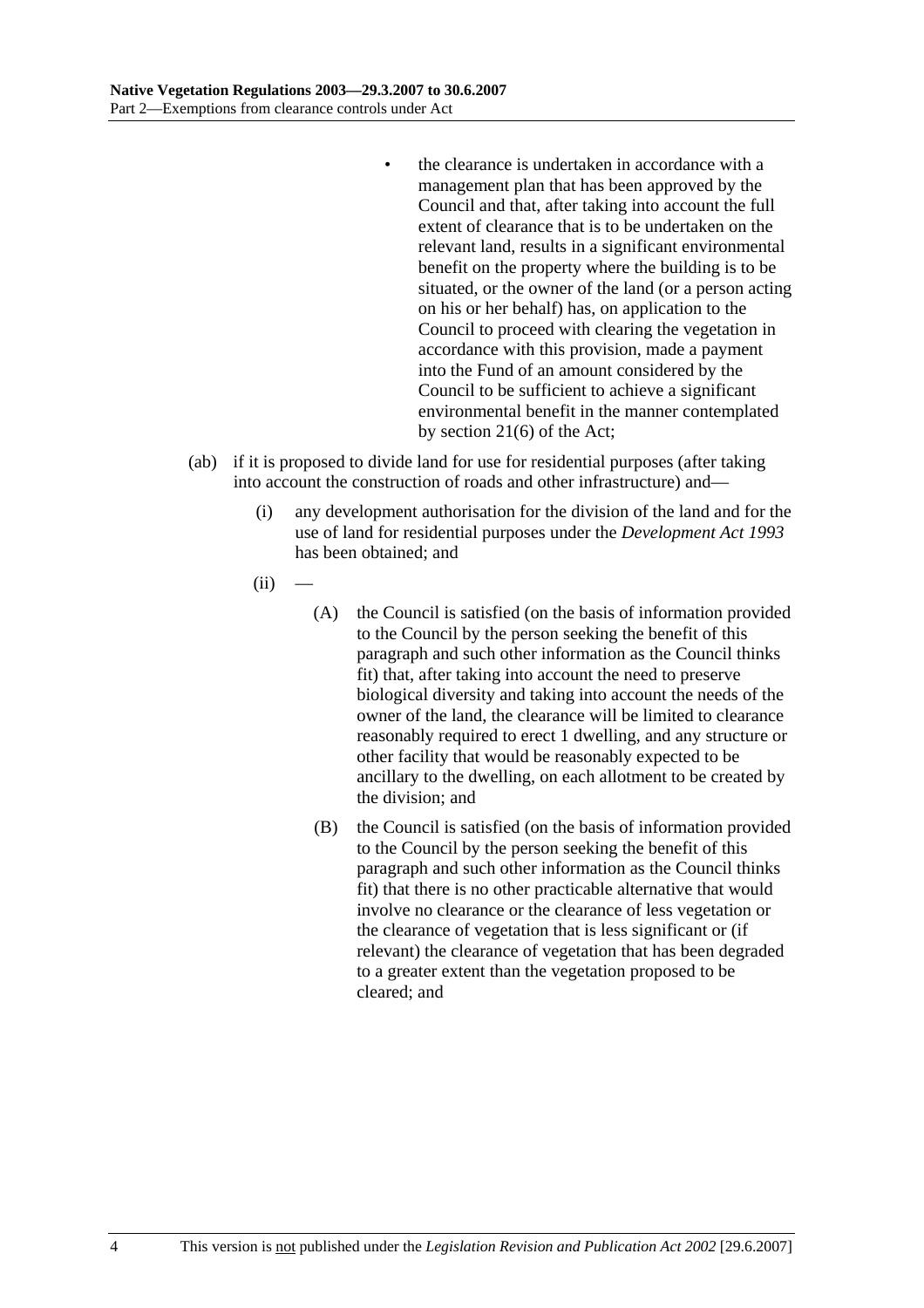- (C) the clearance is undertaken in accordance with a management plan that has been approved by the Council and, after taking into account the full nature and extent of clearance that is to be undertaken on the relevant land and any commitments that have been made with respect to the establishment, restoration or maintenance of native vegetation, the Council is satisfied that there will be a significant environmental benefit on the land being divided or within the same region of the State, or the owner of the land (or a person acting on his or her behalf) has, on application to the Council to proceed with clearing the vegetation in accordance with this provision, made a payment into the Fund or, if the Council is satisfied that it is appropriate in the circumstances, agreed to make a payment into the Fund, of an amount considered by the Council to be sufficient to achieve a significant environmental benefit which outweighs the value of retaining the vegetation;
- (b) if it is proposed to erect a building or a structure or other facility that is ancillary to a building, other than a dwelling or a structure or other facility that is ancillary to a dwelling, and—
	- (i) any development authorisation for the erection of the building or structure or other facility required by or under the *Development Act 1993* has been obtained; and
	- (ii) the vegetation—
		- (A) does not comprise or form part of a stratum of native vegetation that is substantially intact; and
		- (B) except where the building is within a tourist accommodation, business, centre, commerce, commercial, industrial, industry or office zone under the relevant Development Plan, does not include vegetation of the genus *Eucalyptus* with a stem diameter at 300 millimetres above the ground of 200 millimetres or more, or other vegetation with a stem diameter at the lowest point of the stem above ground level of 100 millimetres or more;
- $(c)$  if—
	- (i) the clearance is incidental to a proposed development to which section 48 of the *Development Act 1993* applies; and
	- (ii) an environmental impact statement, public environmental report or development report, and an Assessment Report, relating to the development have been prepared under that Act; and
	- (iii) the Minister responsible for the administration of the *Development Act 1993* referred the environmental impact statement, public environmental report or development report to the Native Vegetation Council for comment and report and—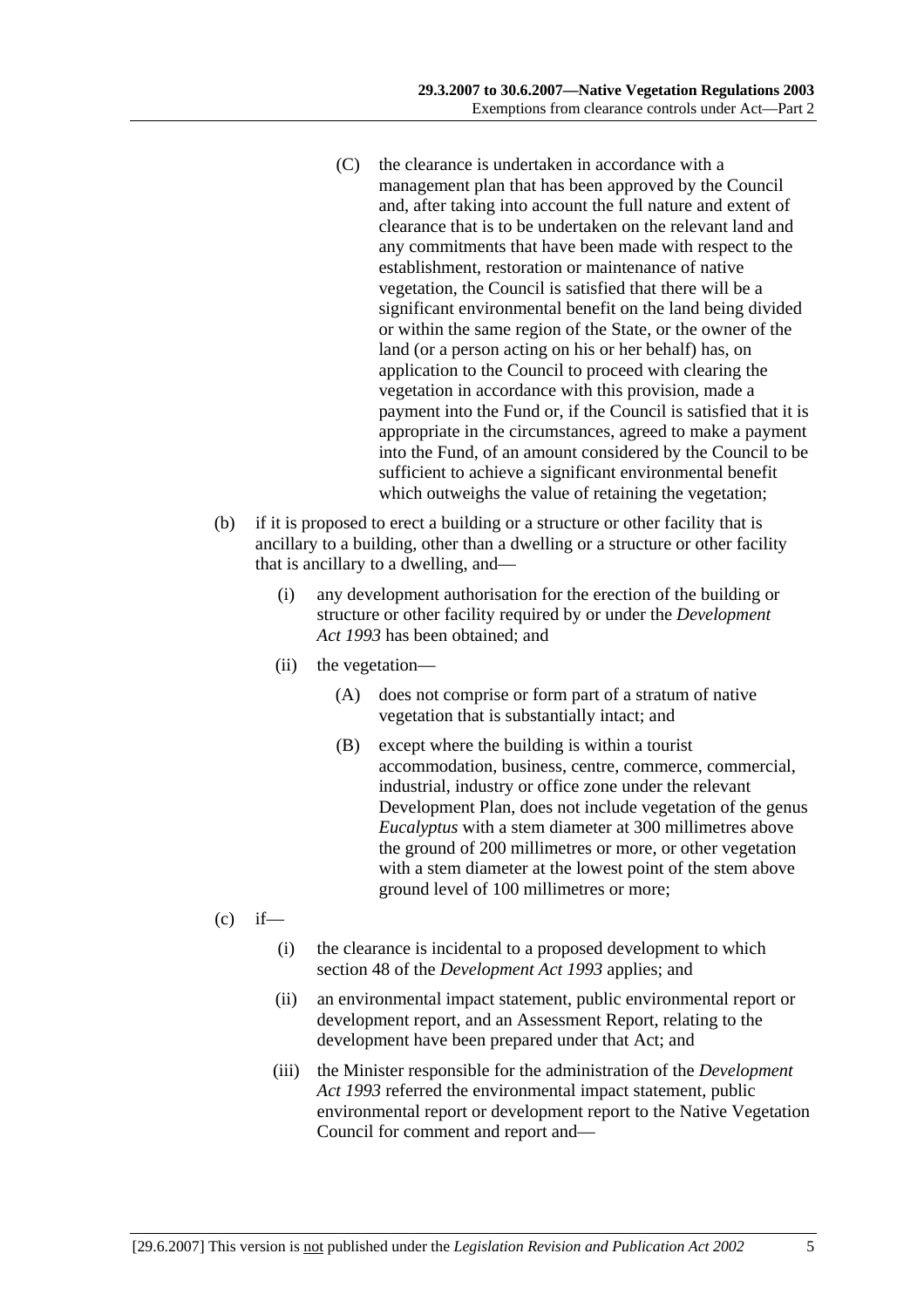- (A) the Council provided comments which were included (wholly or substantially) in the relevant Assessment Report; or
- (B) the Council failed to provide comments within 8 weeks after receiving the Minister's invitation for comment and report; and
- (iv) the Governor has granted his or her consent to the proposed development under section 48 of the *Development Act 1993*; and
- (v) the clearance is undertaken in accordance with that consent; and
- (vi) the clearance is undertaken in accordance with a management plan that has been approved by the Council that results in a significant environmental benefit on the property where the development is being undertaken, or the owner of the land (or a person acting on his or her behalf) has, on application to the Council to proceed with clearing the vegetation in accordance with this provision, made a payment into the Fund of an amount considered by the Council to be sufficient to achieve a significant environmental benefit in the manner contemplated by section 21(6) of the Act;

(d) if—

 $(i)$ 

- (A) the clearance is incidental to the construction or expansion of a building or infrastructure and the Minister has, by instrument in writing, declared that he or she is satisfied that the clearance is in the public interest; or
- (B) the clearance is required in connection with the provision of infrastructure or services to a building or proposed building, or to any place; and
- (ii) any development authorisation required by or under the *Development Act 1993* has been obtained; and
- (iii) the Council is satisfied (on the basis of information provided to the Council by the person seeking the benefit of this paragraph and such other information as the Council thinks fit) that, after taking into account the need to preserve biological diversity and the nature and purposes of any proposed building or infrastructure that is yet to be constructed, the proposed site of the building or infrastructure is the most suitable that is available; and
- (iv) the Council is satisfied (on the basis of information provided to the Council by the person seeking the benefit of this paragraph and such other information as the Council thinks fit) that there is no other practicable alternative that would involve no clearance or the clearance of less vegetation or the clearance of vegetation that is less significant or (if relevant) the clearance of vegetation that has been degraded to a greater extent than the vegetation proposed to be cleared; and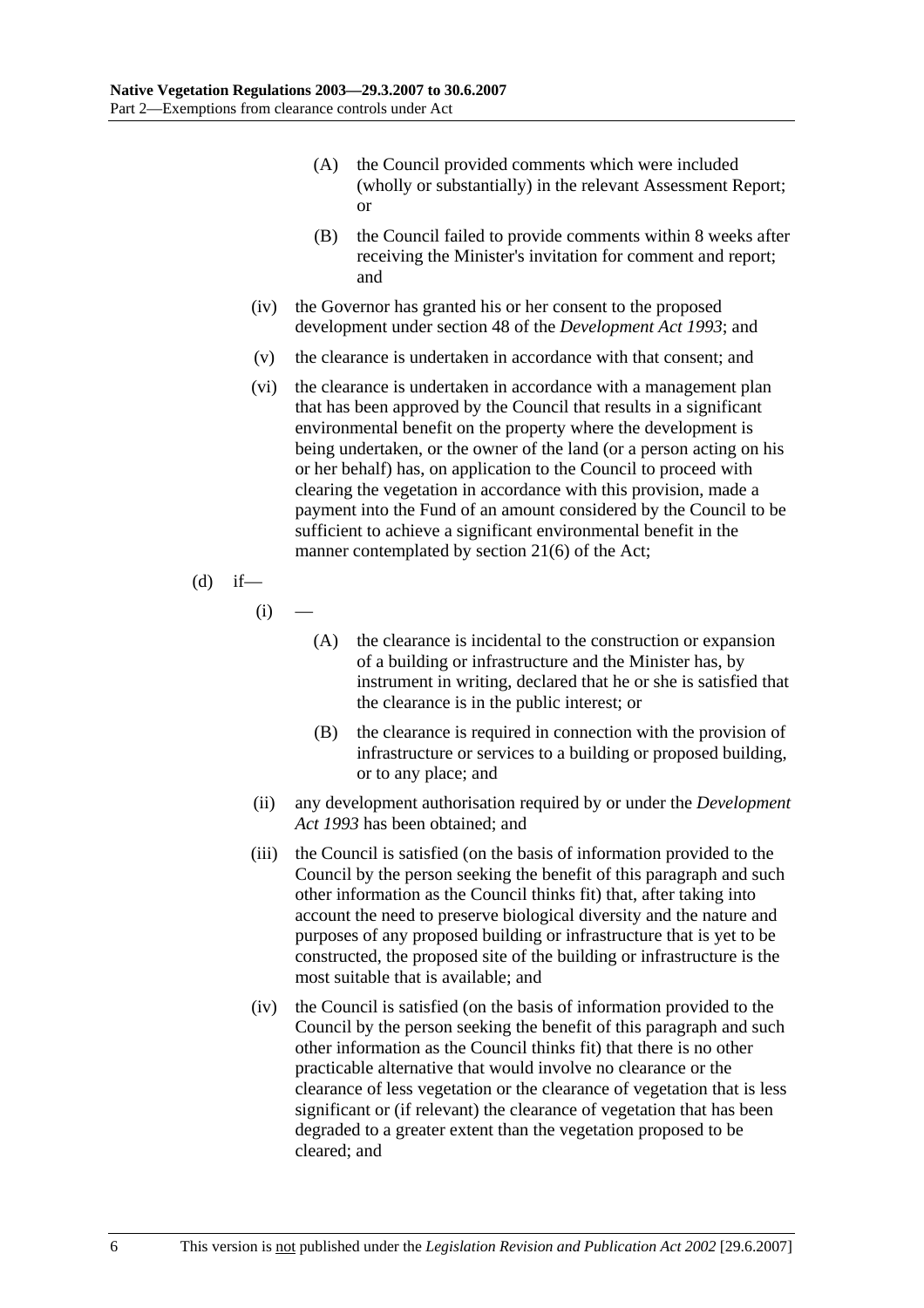- (v) the clearance is undertaken in accordance with a standard operating procedure determined or approved by the Council for the purposes of this provision or a management plan that has been approved by the Council, and either there will be a significant environmental benefit on the property where the clearance is being undertaken or within the same region of the State, or the owner of the land (or a person acting on his or her behalf) has, on application to the Council to proceed with clearing the vegetation in accordance with this provision, made a payment into the Fund of an amount considered by the Council to be sufficient to achieve a significant environmental benefit in the manner contemplated by section 21(6) of the Act;
- $(da)$  if—
	- (i) the clearance is incidental to proposed development to be undertaken on land; and
	- (ii) any development authorisation required by or under the *Development Act 1993* has been obtained; and
	- (iii) the Council is satisfied (on the basis of information provided to the Council by the person seeking the benefit of this paragraph and such other information as the Council thinks fit)—
		- (A) that the vegetation is not significant (including by taking into account the scale or nature of surrounding vegetation and relevant guidelines prepared and published by the Council); and
		- (B) that there is no other practicable alternative that would involve no clearance or the clearance of less vegetation; and
	- (iv) the clearance is undertaken in accordance with a management plan that has been approved by the Council that results in a significant environmental benefit on the property where the relevant development is to be undertaken, or the owner of the land (or a person acting on his or her behalf) has, on application to the Council to proceed with clearing the vegetation in accordance with this provision, made a payment into the Fund of an amount considered by the Council to be sufficient to achieve a significant environmental benefit in the manner contemplated by section 21(6) of the Act;
- $(e)$  if—
	- (i) the clearance is incidental to the repair or maintenance work of the Crown; and
	- (ii) the person undertaking the clearance—
		- (A) has given at least 10 business days notice in writing outlining the proposed clearance to a person who has the care, control or management of the land before commencing the clearance (unless the land is under the care, control or management of the Crown); or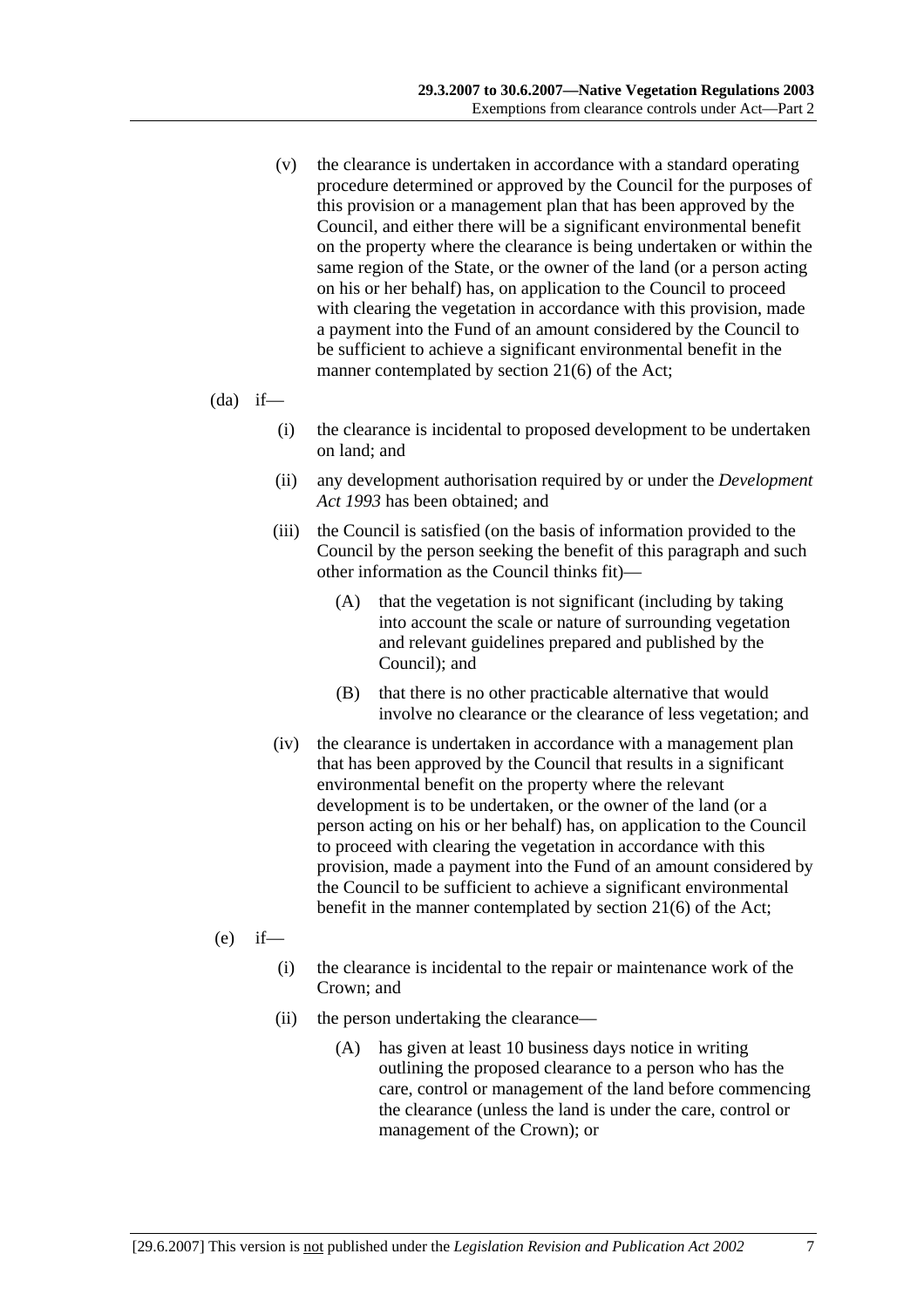- (B) is acting in accordance with a standard operating procedure determined or approved by the Council for the purposes of this provision; or
- (C) is acting in a situation of urgency that requires action without delay; and
- (iii) the person undertaking the clearance complies with any guidelines relating to the protection of native vegetation from the spread of plant diseases or noxious weeds, or from unnecessary damage during the performance of any work, prepared by the Council in accordance with section 25 of the Act,

(and the operation of this paragraph extends to vegetation on land that is subject to a heritage agreement);

- $(f)$  if
	- $(i)$
- (A) the clearance is being undertaken as part of the duty of an electricity entity under Part 5 of the *Electricity Act 1996*; or
- (B) the clearance is incidental to any repair or maintenance work of an electricity entity within the meaning of the *Electricity Act 1996*; and
- (ii) the person undertaking the clearance—
	- (A) is acting in accordance with the principles of vegetation clearance under the *Electricity Act 1996*; or
	- (B) has given at least 10 business days notice in writing outlining the proposed clearance to a person who has the care, control or management of the land before commencing the clearance (unless the land is under the care, control or management of the electricity entity); or
	- (C) is acting in accordance with a standard operating procedure determined or approved by the Council for the purposes of this provision; or
	- (D) is acting in a situation of urgency that requires action without delay; and
- (iii) the person undertaking the clearance complies with any guidelines relating to the protection of native vegetation from the spread of plant diseases or noxious weeds, or from unnecessary damage during the performance of any work, prepared by the Council in accordance with section 25 of the Act,

- $(g)$  if—
	- (i) the clearance is incidental to the repair or maintenance of any infrastructure; and
	- (ii) the person undertaking the clearance—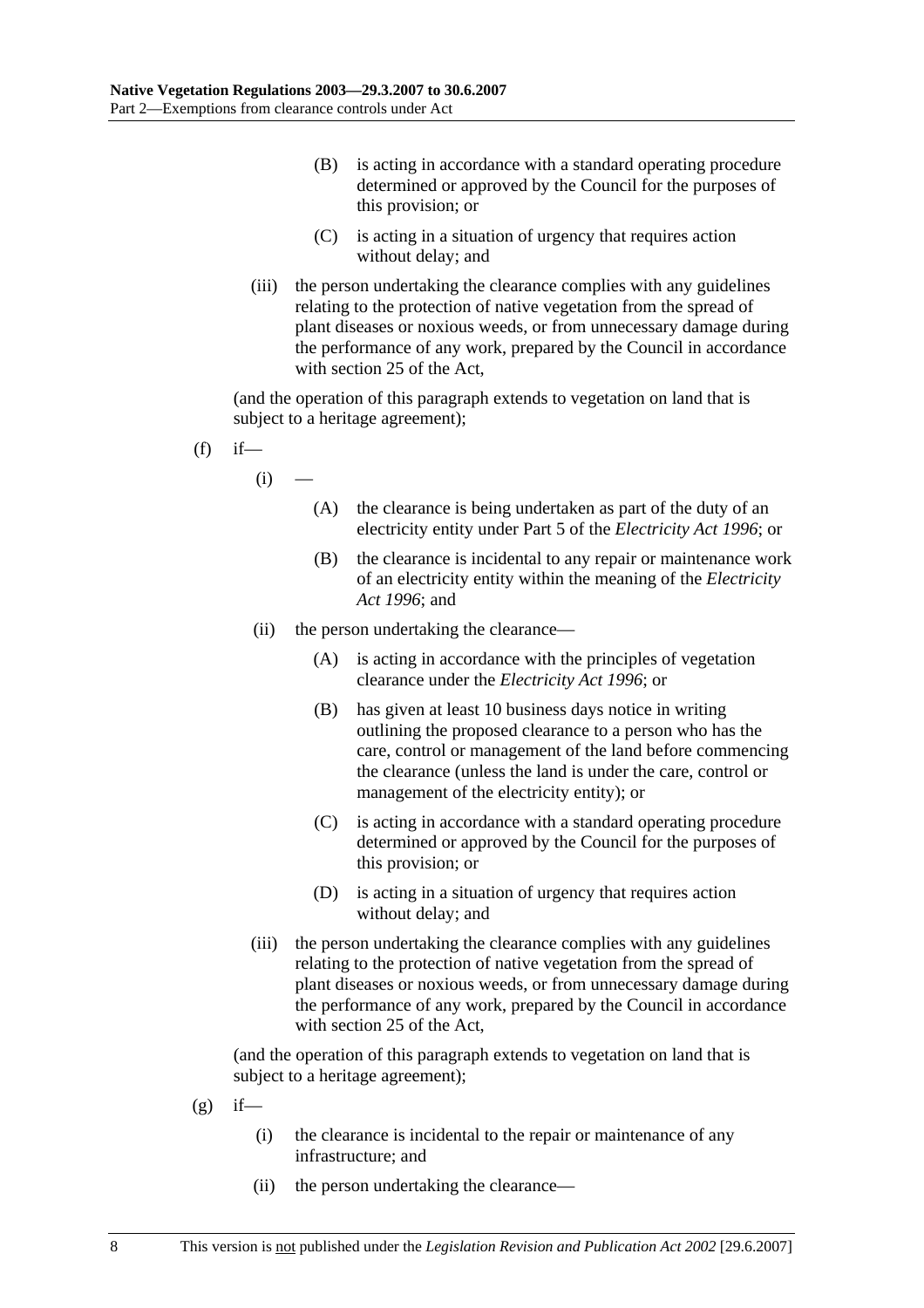- (A) has given at least 10 business days notice in writing outlining the proposed clearance to a person who has the care, control or management of the land before commencing the clearance (unless the land is under the care, control or management of the person who is responsible for the infrastructure); or
- (B) in acting in accordance with a standard operating procedure determined or approved by the Council for the purposes of this provision; or
- (C) is acting in a situation of urgency that requires action without delay; and
- (iii) the person undertaking the clearance complies with any guidelines relating to the protection of native vegetation from the spread of plant diseases or noxious weeds, or from unnecessary damage during the performance of any work, prepared by the Council in accordance with section 25 of the Act,

- $(h)$  if—
	- (i) the clearance is incidental to work being undertaken by or on behalf of the Commissioner of Highways; and
	- (ii) except where the clearance is incidental to repair or maintenance work, there is no other practicable alternative that would involve no clearance or the clearance of less vegetation or the clearance of vegetation that is less significant or (if relevant) the clearance of vegetation that has been degraded to a greater extent than the vegetation proposed to be cleared; and
	- (iii) either—
		- (A) the clearance is undertaken in accordance with a standard operating procedure determined or approved by the Council for the purposes of this provision or a management plan that has been approved by the Council, and either there will be a significant environmental benefit at the site of the relevant work or within the same region of the State, or the Commissioner of Highways or another person undertaking the work has, on application to the Council to proceed with clearing the vegetation in accordance with this provision, made a payment into the Fund of an amount considered by the Council to be sufficient to achieve a significant environmental benefit in the manner contemplated by section 21(6) of the Act; or
		- (B) the clearance is incidental to repair or maintenance work and the person undertaking the clearance—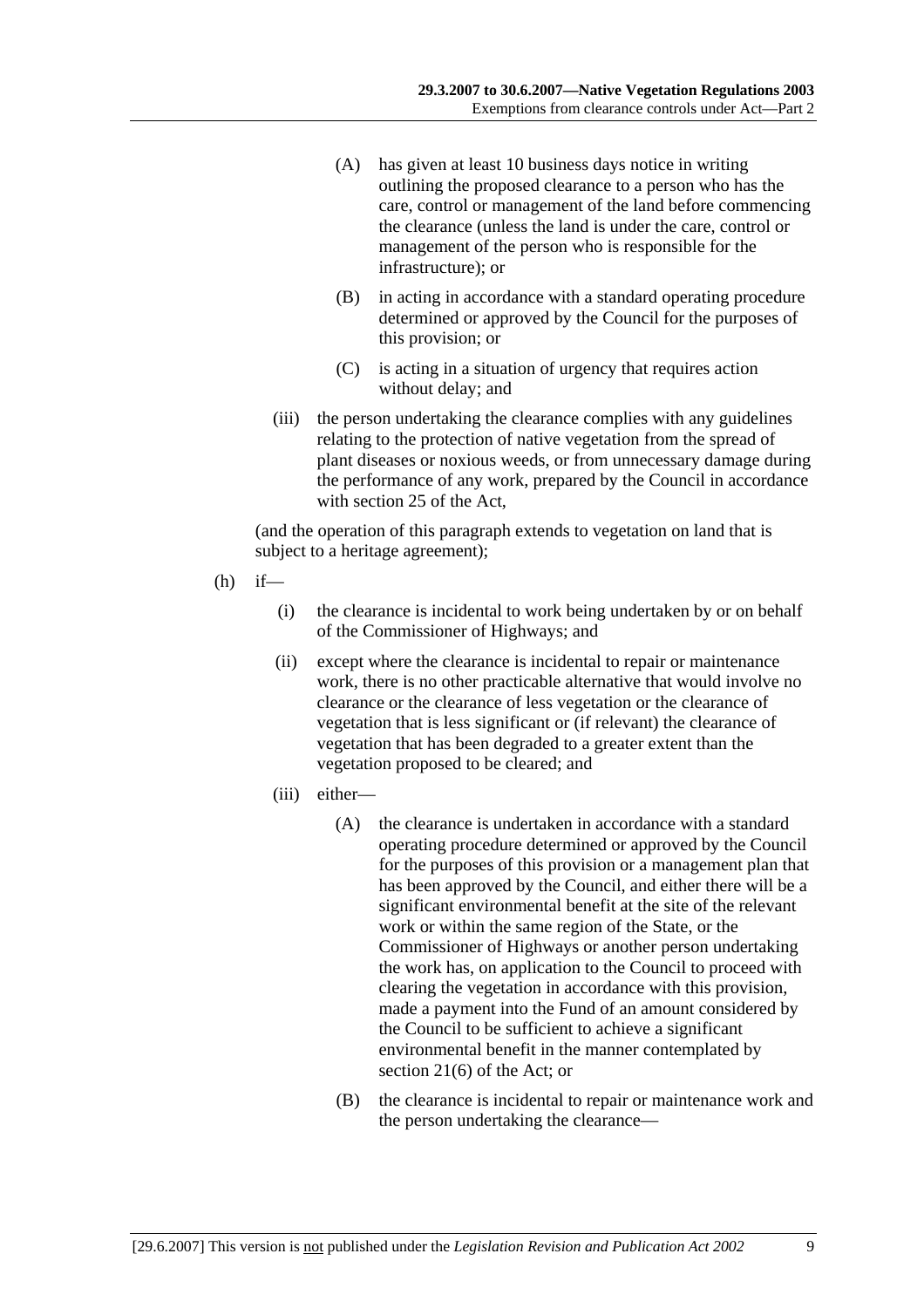- has given at least 10 business days notice in writing outlining the proposed clearance to a person who has the care, control or management of the land before commencing the clearance (unless the land is under the care, control or management of the Commissioner of Highways); or
- is acting in accordance with a standard operating procedure determined or approved by the Council for the purposes of this provision; or
- is acting in a situation of urgency that requires action without delay; and
- (iv) the person undertaking the clearance complies with any guidelines relating to the protection of native vegetation from the spread of plant diseases or noxious weeds, or from unnecessary damage during the performance of any work, prepared by the Council in accordance with section 25 of the Act;
- (i) if the clearance is incidental to the repair or maintenance of an existing dam;
- $(i)$  if—
	- (i) the clearance is incidental to the lawful construction of a new dam that will cover—
		- (A) in areas designated by the Council, by notice in the Gazette, for the purposes of this provision—less than 500 square metres in surface area when full;
		- (B) in other areas of the State—less than 200 square metres in surface area when full; and
	- (ii) the vegetation to be cleared comprises trees with a stem diameter at the lowest point on the stem above ground level of 150 millimetres or more; and
	- (iii) the land on which the vegetation is situated has been cleared of all other native vegetation and has been maintained during the immediately preceding 5 years for cultivation or pasture; and
	- (iv) the vegetation is not of a class specified in Schedule 1; and
	- (v) in the case of a dam within the ambit of subparagraph  $(i)(A)$  that will cover 200 square metres or more in surface area when full—the Council is satisfied (on the basis of information provided to the Council by the person seeking the benefit of this paragraph and such other information as the Council thinks fit) that, after taking into account the need to preserve biological diversity and taking into account the needs of the owner of the land, the site of the dam is the most suitable that is available;

### $(i)$  if—

- (i) the clearance is incidental to the lawful construction or expansion of a dam on pastoral land (as defined in section 3(1) of the Act); and
- (ii) the vegetation is not of a class specified in Schedule 1; and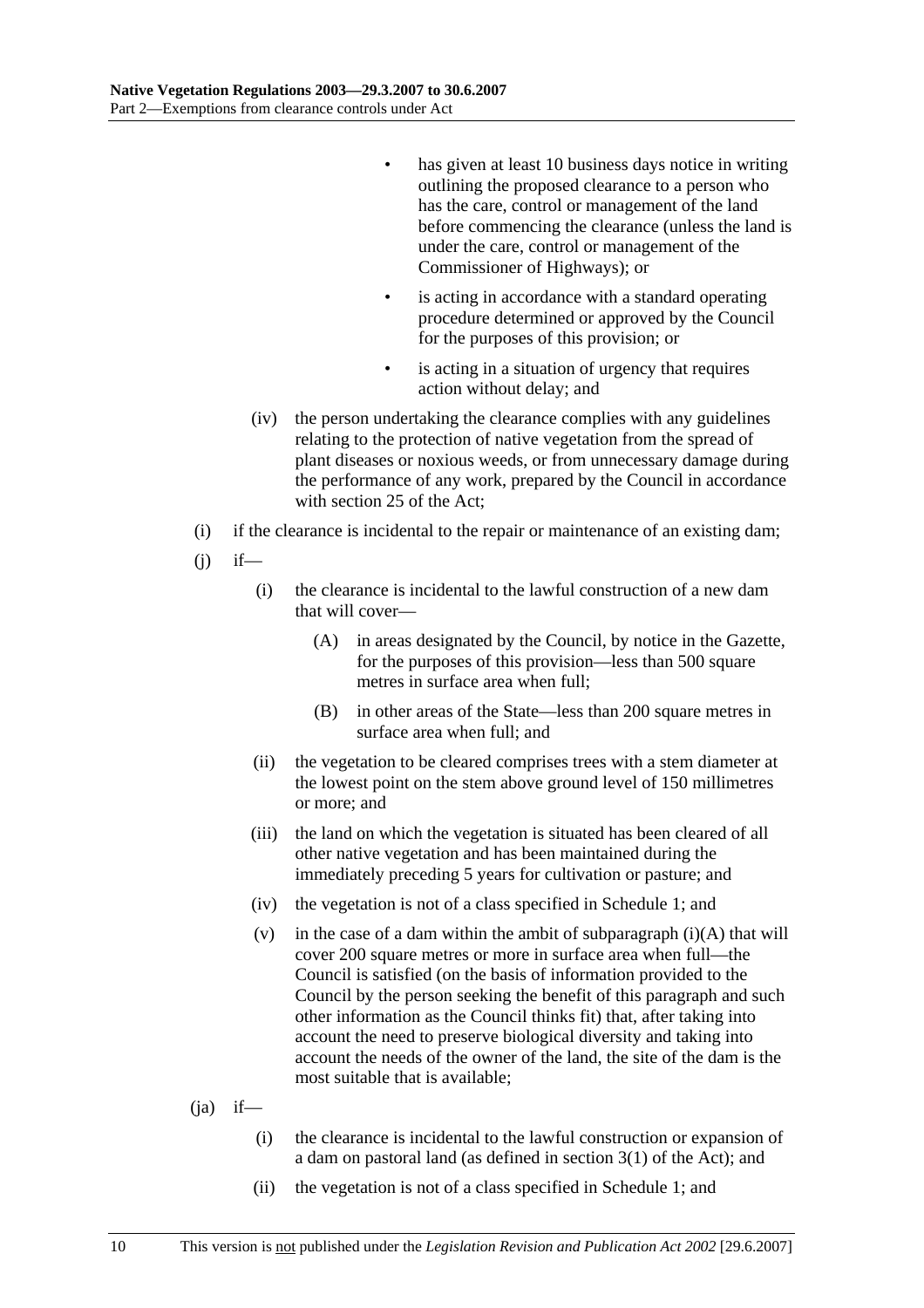- (iii) the Council is satisfied (on the basis of information provided to the Council by the person seeking the benefit of this paragraph and such other information as the Council thinks fit) that, after taking into account the need to preserve biological diversity and taking into account the needs of the owner of the land, the site for the dam is the most suitable that is available; and
- (iv) the Council is satisfied (on the basis of information provided to the Council by the person seeking the benefit of this paragraph and such other information as the Council thinks fit) that there is no other practicable alternative that would involve no clearance or the clearance of less vegetation or the clearance of vegetation that is less significant or (if relevant) the clearance of vegetation that has been degraded to a greater extent than the vegetation proposed to be cleared; and
- (v) the clearance is undertaken in accordance with a management plan that has been approved by the Council and that results in a significant environmental benefit on the relevant property, or the owner of the land (or a person acting on his or her behalf) has, on application to the Council to proceed with clearing the vegetation in accordance with this provision, made a payment into the Fund of an amount considered by the Council to be sufficient to achieve a significant environmental benefit in the manner contemplated by section 21(6) of the Act;
- $(k)$  if—
	- (i) the vegetation is growing or is situated within 20 metres of a dwelling, or a building used for tourist or camp accommodation (including a dwelling or such a building in the course of construction if the foundations, concrete slab or other footings have been completed); and
	- (ii) any development authorisation required by or under the *Development Act 1993* has been obtained (if relevant); and
	- (iii) in the case of a building used for tourist or camp accommodation, the building was constructed before the commencement of the *Native Vegetation (Exemptions) Variation Regulations 2006*, or is the subject of a development authorisation granted under the *Development Act 1993* before the commencement of the *Native Vegetation (Exemptions) Variation Regulations 2006*; and
	- (iv) the clearance of the vegetation is to be undertaken by the owner of the land, or by a person who is acting under a written agreement with the owner of the land; and
	- (v) in a case involving the proposed clearance of vegetation of the genus *Eucalyptus* with a stem diameter at 300 millimetres above the ground of 200 millimetres or more situated in the country—SACFS has, by written instrument, indicated that it supports the clearance of the vegetation for fire-control purposes;
- $(ka)$  if—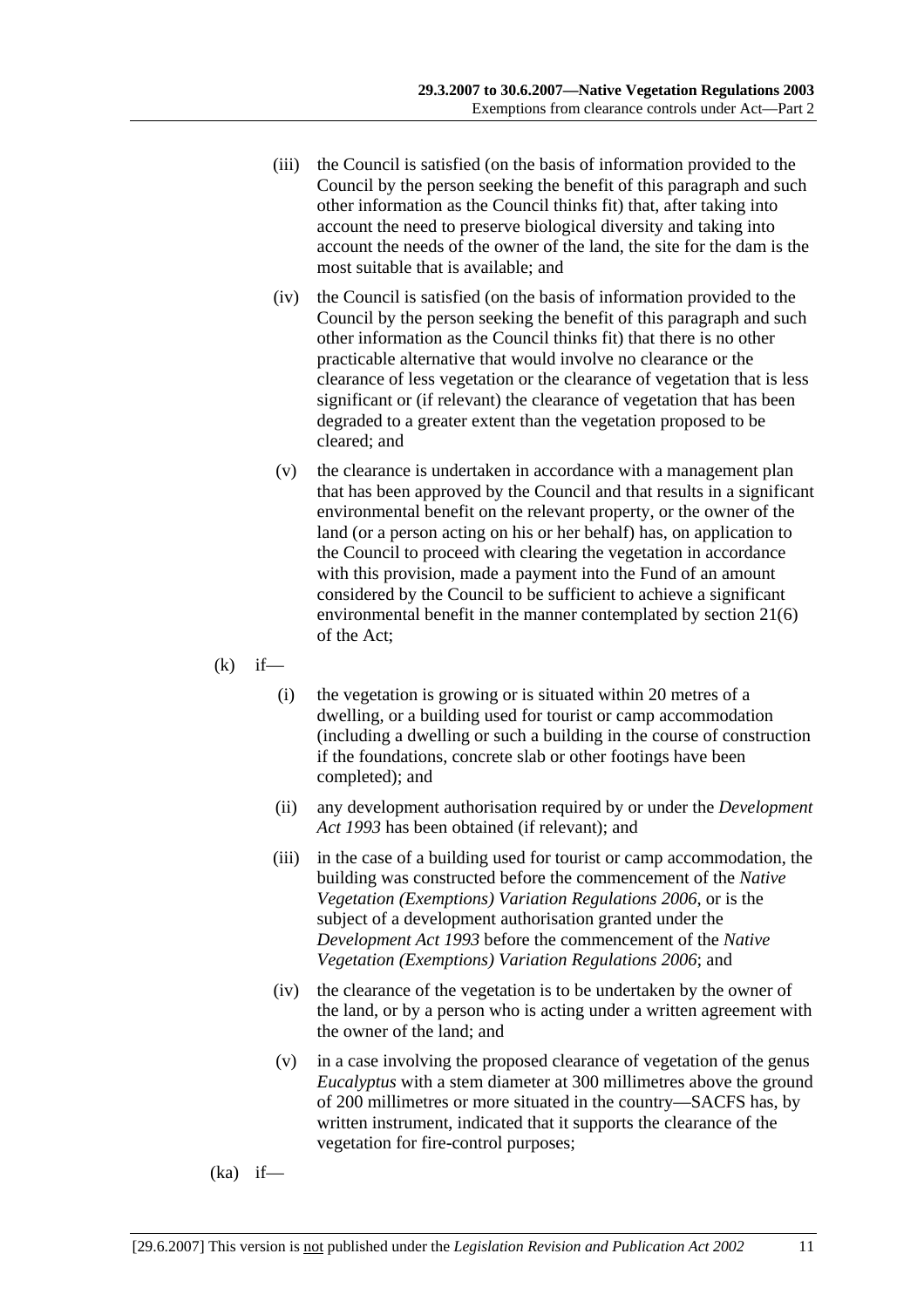- (i) the vegetation is growing or is situated within 5 metres of a building designed to be entered and used by people or animals (including such a building in the course of construction if the foundations, concrete slab or other footings have been completed); and
- (ii) the clearance of the vegetation is to be undertaken by the owner of the land, or by a person who is acting under a written agreement with the owner of the land; and
- (iii) in a case involving the proposed clearance of vegetation of the genus *Eucalyptus* with a stem diameter at 300 millimetres above the ground of 200 millimetres or more situated in the country—SACFS has, by written instrument, indicated that it supports the clearance of the vegetation for fire-control purposes;
- $(l)$  if—
	- (i) a plant comprising native vegetation exceeds 2 metres in height; and
	- (ii) there is a danger that the plant will fall over or a limb or some other part of the plant will fall from it because of disease, wind damage or any other cause; and
	- (iii) there is a real risk of personal injury or damage to property if that occurs; and
	- (iv) it is not reasonably practicable to avoid the risk by avoiding the vicinity in which the plant is growing or is situated; and
	- (v) the state of the plant has been assessed by a person with expertise in the area of plant health, or by any other person acting in an emergency situation or in any other situation that gives rise to an immediate risk of personal injury or damage to property; and
	- (vi) the clearance is confined to removing the limb or other part of the plant causing the danger and only extends to destroying the plant if that is necessary to remove the existing danger,

(and the operation of this paragraph extends to vegetation on land that is subject to a heritage agreement);

- $(la)$  if—
	- (i) the clearance involves the limb of a plant that is overhanging a building; and
	- (ii) the clearance is confined to removing the limb (or a part of the limb to any point up to the trunk of the plant),

- $(m)$  if—
	- (i) the purpose of the clearance is to reduce combustible material on land; and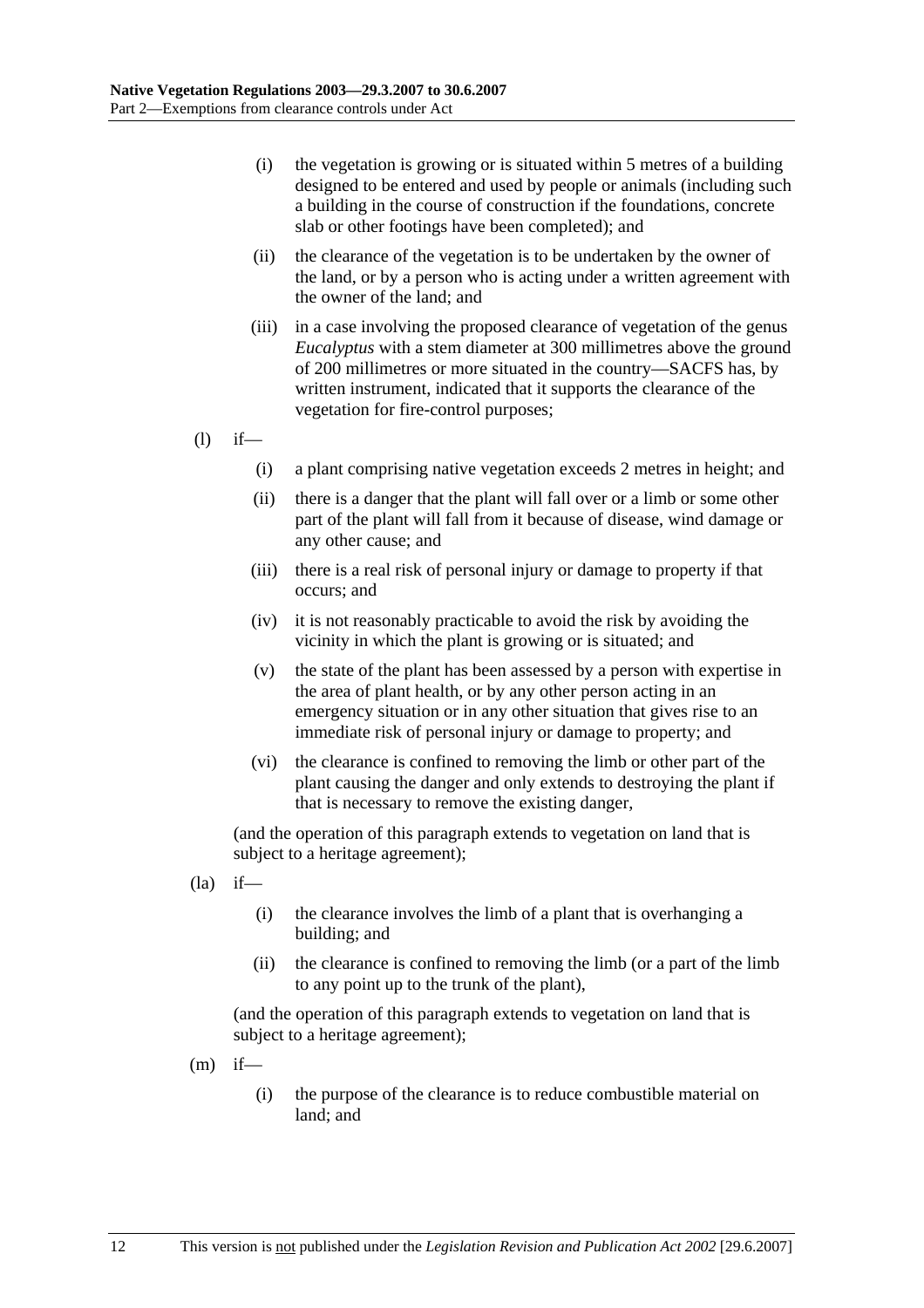- (ii) the owner of the land or the district bushfire prevention committee under the *Fire and Emergency Services Act 2005* for the area in which the land is situated has prepared a management plan that applies to the clearance of the vegetation and the Council has given its approval to the management plan after taking into account the operation of subregulation (2); and
- (iii) the person who carries out the clearance complies with the requirements of the management plan;
- $(n)$  if—
	- (i) the only purpose of the clearance is to protect a dwelling or other building from the threat of fire; and
	- (ii) the person undertaking the clearance complies with any guidelines relating to the clearance of vegetation near buildings to protect the buildings from fire prepared by the Council in accordance with section 25 of the Act;
- (o) by an officer of SACFS or any other member of SACFS acting under section 97 of the *Fire and Emergency Services Act 2005*, or by any other person acting with the authority of an officer of SACFS or other member of SACFS under that section (and the operation of this paragraph extends to vegetation on land that is subject to a heritage agreement);
- (p) by the State Co-ordinator or an authorised officer acting under section 15 of the *State Disaster Act 1980* (and the operation of this paragraph extends to vegetation on land that is subject to a heritage agreement);
- $(q)$  if—
	- (i) the clearance is solely for the purpose of providing firewood for use by the owner of the land on which the vegetation was growing or was situated for the purpose of domestic heating or cooking; and
	- (ii) the quantity of firewood provided by the clearance when aggregated with the quantity of firewood (if any) previously provided by clearance under this paragraph (or a previous corresponding paragraph) and not yet burnt does not exceed 6 cubic metres when calculated over the immediately preceding period of 2 years; and
	- (iii) the vegetation has a stem diameter at 300 millimetres from the base of the plant of 200 millimetres or less; and
	- (iv) in the case of living vegetation—the clearance does not kill the vegetation, does not prevent regrowth, and is undertaken at least 300 millimetres above the base of the plant; and
	- (v) either—
		- (A) the vegetation is not of a class specified in Schedule 1; or
		- (B) the clearance complies with guidelines prepared by the Council for the purposes of this provision;
- $(r)$  if—
	- (i) the clearance is solely for the purpose of—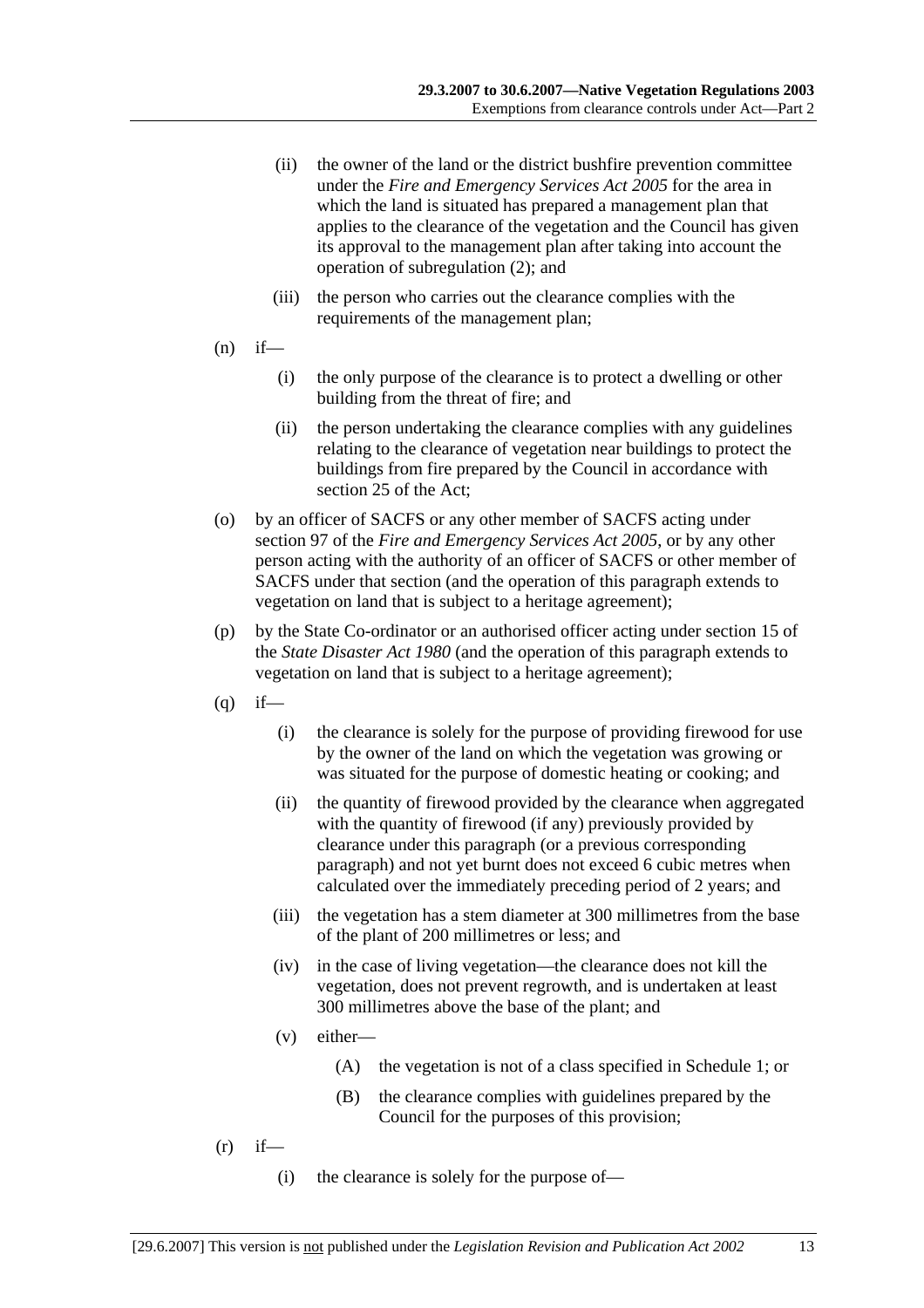- (A) providing fence posts for the construction of permanent fencing on the land on which the vegetation was growing or was situated (or on other land owned by the owner of the land on which the vegetation was growing or was situated) for the purpose of controlling access by people or the movement of animals and is consistent with practices undertaken on the land over the immediately preceding period of 25 years; or
- (B) repairing an existing fence on the land on which the vegetation was growing or was situated (or on the other land owned by the owner of the land on which the vegetation was growing or was situated) for the purpose of controlling access by people or the movement of animals; and
- (ii) the quantity of fence posts provided by the clearance when aggregated with the quantity of fence posts (if any) previously provided by clearance under this paragraph (or a previous corresponding paragraph) and not yet used does not exceed the quantity required by the plans the owner has when the clearance occurs for the construction of fencing on his or her land in the period of 2 years from the time of clearance; and
- (iii) the vegetation has a stem diameter at 300 millimetres from the base of the plant of 200 millimetres or less; and
- (iv) in the case of living vegetation—
	- (A) the vegetation was growing on land subject to a pastoral lease under the *Pastoral Land Management and Conservation Act 1989* the terms of which explicitly provide that vegetation on the land may be cleared for the sole purpose of providing fence posts; or
	- (B) the clearance does not kill the vegetation, does not prevent regrowth and is undertaken at least 300 millimetres above the base of the plant; and
- (v) the clearance has been undertaken in accordance with a management plan that has been approved by the Council; and
- (vi) either—
	- (A) the vegetation is not of a class specified in Schedule 1; or
	- (B) the clearance complies with guidelines prepared by the Council for the purposes of this provision;
- (s) if the clearance is for the purpose of providing a strip of cleared land of not more than 5 metres in width on either side or both sides of an existing fence or of a fence in the course of construction to provide access for the purpose of maintaining or establishing the fence and—
	- (i) the fence is reasonably required to control access by people or the movement of animals; and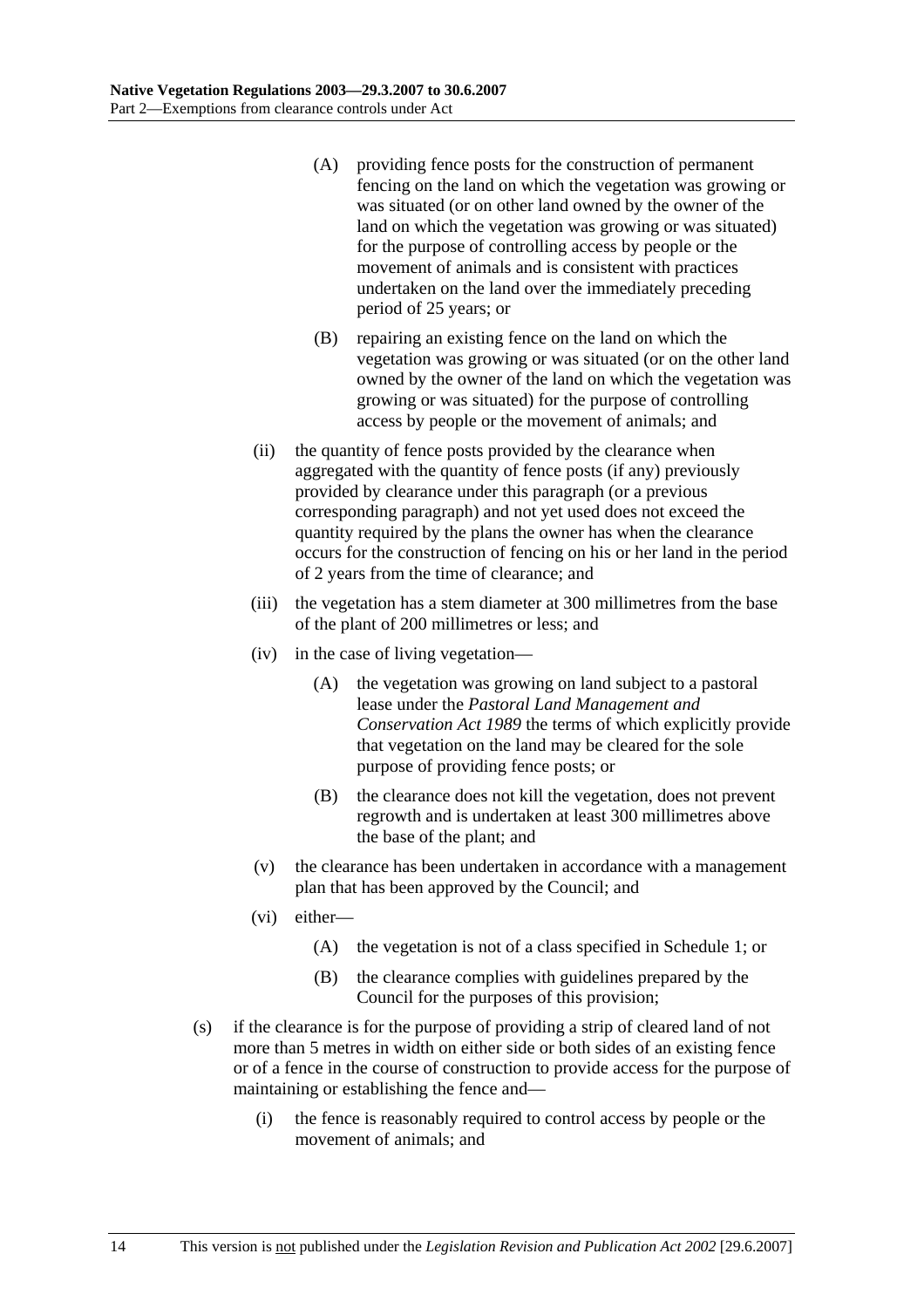- (ii) the clearance is required to give reasonable access to the fence and is limited to the extent reasonably required to achieve that access; and
- (iii) there is no other practicable alternative (including, in the case of a new fence, to the position of the fence) that would involve no clearance or the clearance of less vegetation or the clearance of vegetation that is less significant or (if relevant) the clearance of vegetation that has been degraded to a greater extent than the vegetation proposed to be cleared,

(and the operation of this paragraph extends to vegetation on land that is subject to a heritage agreement but does not apply to vegetation on a road reserve);

- (t) if the clearance is for the purpose of establishing or maintaining an existing track that is not more than 5 metres in width for use by vehicles having at least 4 wheels and—
	- (i) the track is reasonably required to provide access; and
	- (ii) the clearance is limited to the extent reasonably required to achieve the relevant purpose; and
	- (iii) there is no other practicable alternative (including, in the case of a new track, to the position of the track) that would involve no clearance or the clearance of less vegetation or the clearance of vegetation that is less significant or (if relevant) the clearance of vegetation that has been degraded to a greater extent than the vegetation proposed to be cleared,

(but this paragraph does not apply to vegetation on a road reserve);

- (u) if the clearance is for the purpose of establishing or maintaining a walking track that is not more than 1 metre in width and—
	- (i) the track is used, or is genuinely expected to be used, by pedestrians; and
	- (ii) there is no other practicable alternative (including, in the case of a new track, to the position of the track) that would involve no clearance or the clearance of less vegetation or the clearance of vegetation that is less significant or (if relevant) the clearance of vegetation that has been degraded to a greater extent than the vegetation proposed to be cleared; and
	- (iii) the person undertaking the clearance complies with any guidelines determined or approved by the Council for the purposes of this provision,

(but this paragraph does not apply to vegetation on a road reserve);

(v) if the clearance is for a fuel break for fire-control purposes and—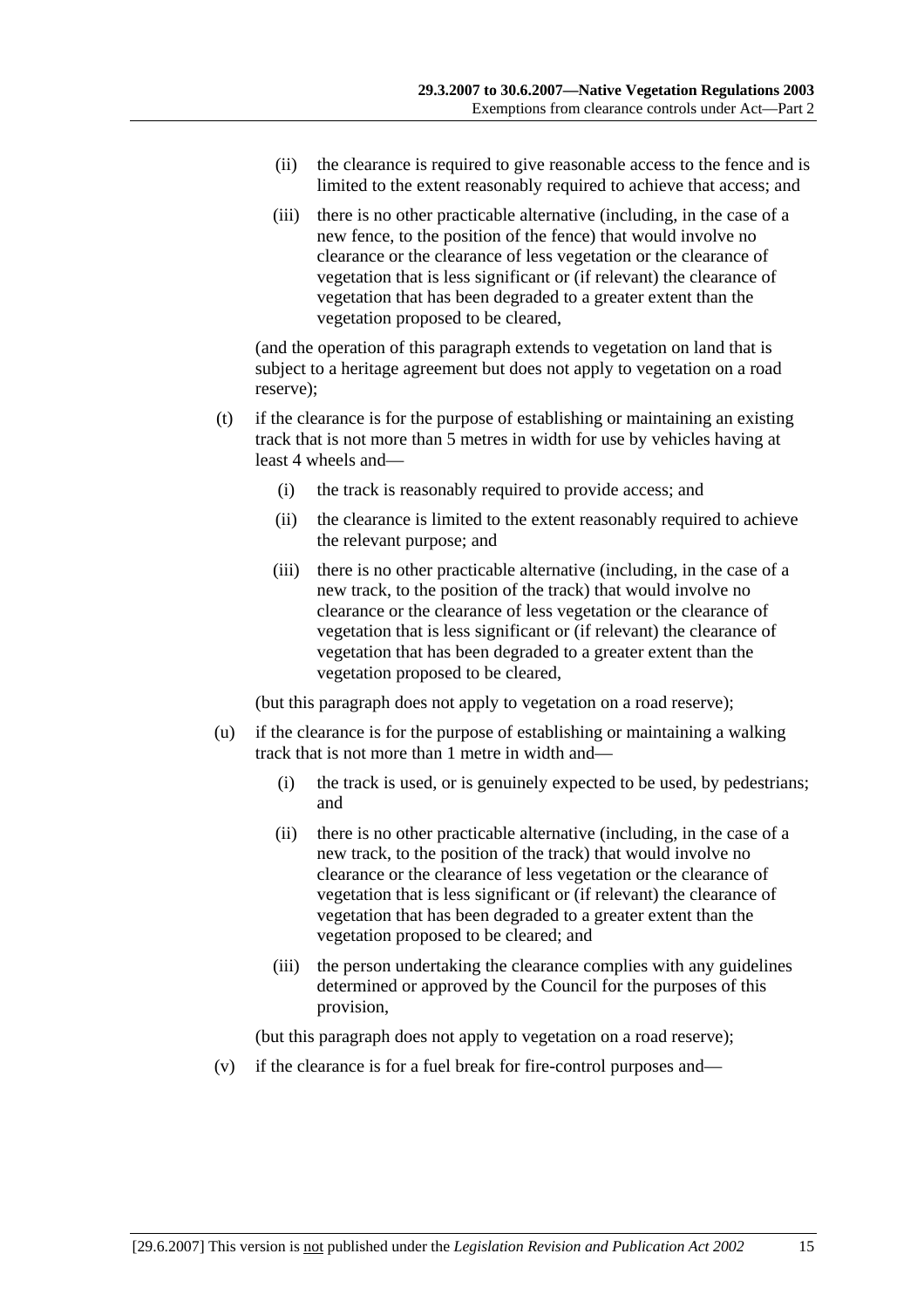- (i) the fuel break is not more than 5 metres in width or such lesser width that when added to the width of adjacent land that is cleared (or sufficiently cleared) for fuel break purposes or is the subject of consent granted by the Council for clearance to an extent that is sufficient for fuel break purposes is not more than 5 metres in width and the fuel break is along an existing fence-line (and within 5 metres of the fence); or
- (ii) the fuel break is not more than 7.5 metres in width or such lesser width that when added to the width of adjacent land that is cleared (or sufficiently cleared) for fuel break purposes is not more than 7.5 metres in width and—
	- (A) the fuel break is on the boundary between land owned by different persons; and
	- (B) all, or a substantial part, of the vegetation to be cleared is part of an area of a mallee scrub community that is the subject of a declaration by the Council under subregulation (7) that is in force; and
	- (C) where the full width of the fuel break or of any part of it is within the area referred to in subsubparagraph (B), the distance of all points on the lateral boundaries of the fuel break, or that part of it that is within the area, is at least 100 metres from every point on the boundaries of the area; or
- (iii) the fuel break is not more than 15 metres in width or such lesser width that when added to the width of adjacent land that is cleared (or sufficiently cleared for fuel break purposes) is not more than 15 metres in width and—
	- (A) the fuel break is situated on a property the sole use, or one of the principal uses, of which is primary production; and
	- (B) the purpose of the fuel break is to protect that property; and
	- (C) the fuel break is situated within the area of a rural council as defined in the *Fire and Emergency Services Act 2005* and the district bushfire prevention committee established under the *Fire and Emergency Services Act 2005* for that area has given its consent to the clearance after taking into account the operation of subregulations  $(3)$ ,  $(4)$  and  $(5)$ ; and
	- (D) the clearance is at least 200 metres from another fuel break cleared under this paragraph (other than a fuel break that runs at right-angles, or approximately at right-angles, to the fuel break that is being cleared), and the clearance complies with any guidelines prepared by the Council for the purposes of this subparagraph,

(but this paragraph does not apply to vegetation on a road reserve);

(w) if the clearance is for a fuel break for fire-control purposes and—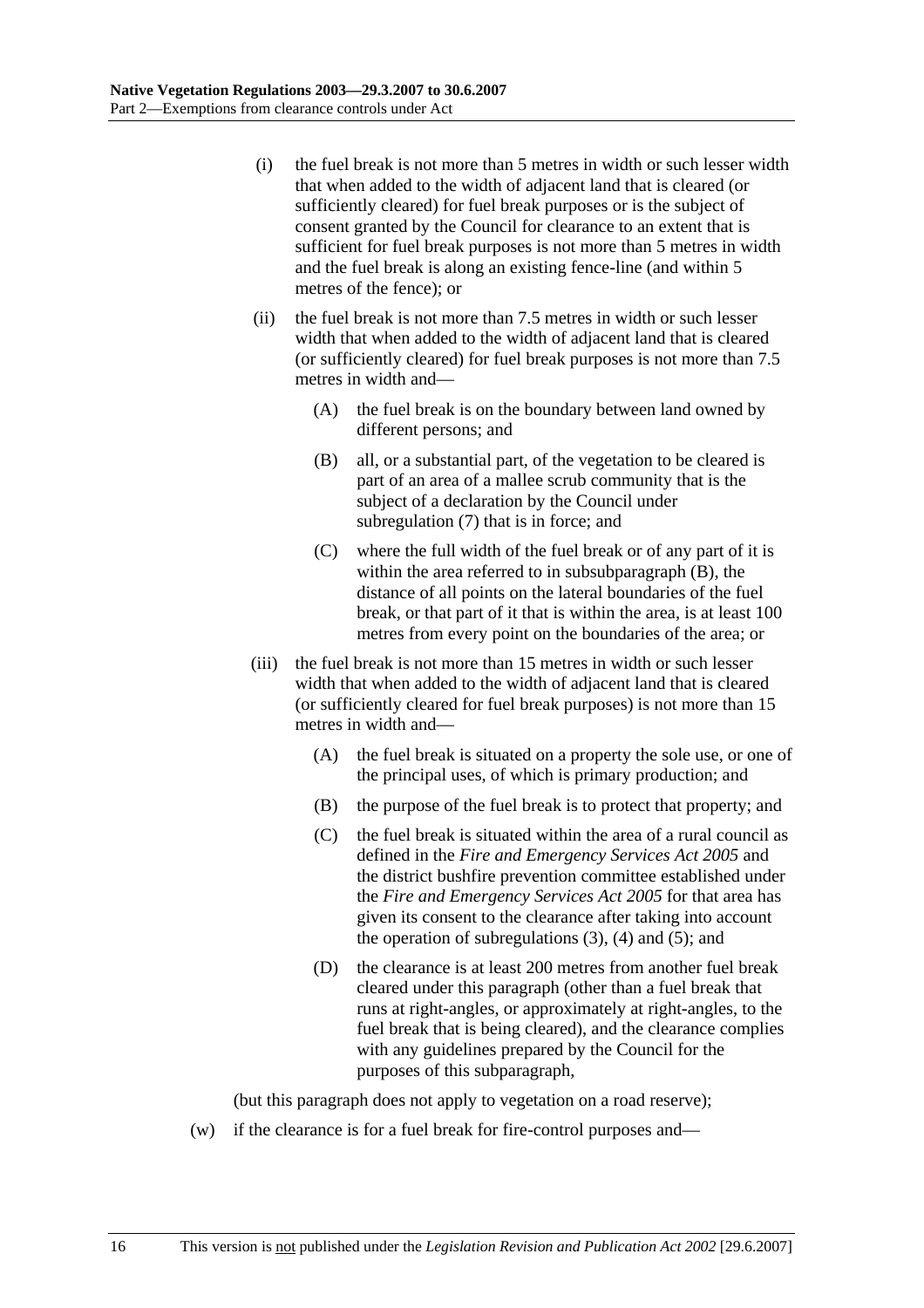- (i) the owner of the land on which the vegetation is growing or the district bushfire prevention committee under the *Fire and Emergency Services Act 2005* for the area in which the land is situated has prepared a management plan that applies to the clearance of the vegetation and the Council has given its approval to the management plan; and
- (ii) the person undertaking the clearance does so in accordance with the management plan,

(but this paragraph does not apply to vegetation on a road reserve);

- (x) by, or on behalf of, a district bushfire prevention committee under the *Fire and Emergency Services Act 2005* if—
	- (i) the vegetation is growing on a road reserve; and
	- (ii) the local council for the area (if any) has consented to the clearance; and
	- (iii) the person undertaking the clearance complies with a management plan approved by the Council or, if no such plan has been approved, with any guidelines prepared by the Council in accordance with section 25 of the Act relating to the clearance:
- (y) by, or on behalf of, a local council if—
	- (i) the vegetation is growing on a road reserve in the area of the council; and
	- (ii) the person undertaking the clearance complies with a management plan relating to the clearance prepared by the local council and approved by the Council or, if no such plan has been prepared and approved, with any guidelines prepared by the Council in accordance with section 25 of the Act relating to the clearance;
- (z) by, or on behalf of, a rural council as defined in the *Fire and Emergency Services Act 2005* for a fuel break for fire-control purposes if—
	- (i) the fuel break is not more than 5 metres in width or such lesser width that when added to the width of adjacent land that is cleared (or is sufficiently cleared for fuel break purposes) is not more than 5 metres in width and—
		- (A) the vegetation is on a reserve (other than a road reserve) vested in the council or the care, control and management of which is vested in the council; and
		- (B) the purpose of the fuel break is to protect the reserve; and
		- (C) the fuel break will be bounded on one side by a boundary of the reserve or will be situated on both sides of a boundary of the reserve; and
		- (D) the person undertaking the clearance complies with a management plan relating to the clearance prepared by the rural council and approved by the Council; or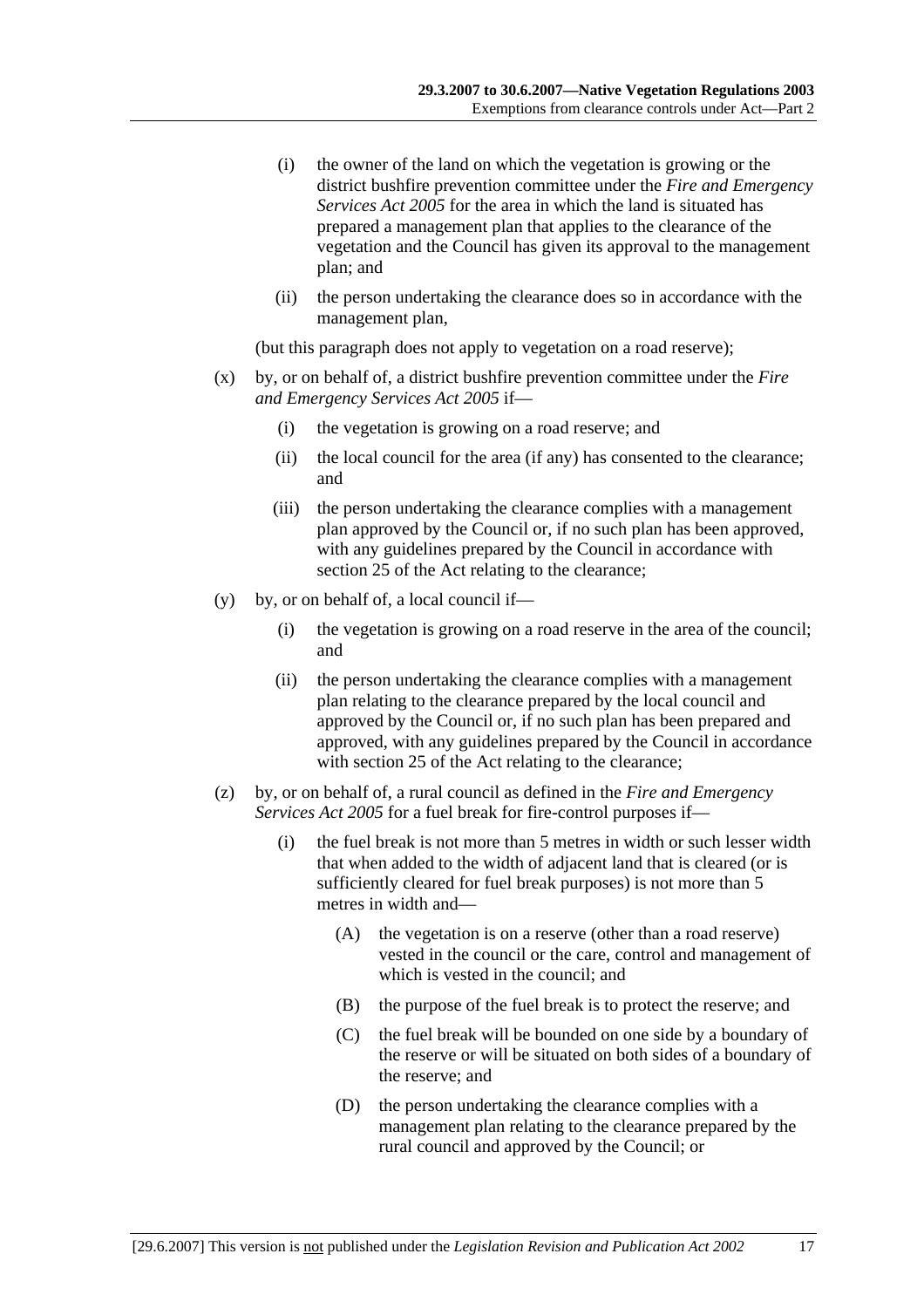- (ii) the fuel break is not more than 15 metres in width or such lesser width that when added to the width of adjacent land that is cleared (or is sufficiently cleared for fuel break purposes) is not more than 15 metres in width and—
	- (A) the district bushfire prevention committee established under the *Fire and Emergency Services Act 2005* for that area has given its consent to the clearance after taking into account the operation of subregulations  $(3)$ ,  $(4)$  and  $(5)$ ; and
	- (B) the person undertaking the clearance complies with guidelines prepared by the Council for the purposes of this subparagraph;

 $(za)$  if—

- (i) the clearance is for fire prevention or fire protection purposes in a reserve constituted under the *National Parks and Wildlife Act 1972* or in a wilderness protection zone or area constituted under the *Wilderness Protection Act 1992*; and
- (ii) the clearance is undertaken in accordance with a standard operating procedure determined or approved by the Council for the purposes of this provision;
- (zb) if the clearance comprises the taking of—
	- (i) a specimen; or
	- (ii) a cutting for propagation; or
	- (iii) such part of a plant as is required in order to obtain the seeds of the plant,

and does not cause substantial damage to the plant;

- $(zc)$  if—
	- (i) the clearance is incidental to exploratory operations authorised under the *Mining Act 1971* or the *Petroleum Act 2000*; and
	- (ii) the clearance is undertaken in accordance with accepted industry environmental management practices for facilitating the regrowth of native vegetation, recognised by the Council for the purposes of this subparagraph; and
	- (iii) there is no other practicable alternative that would involve no clearance or the clearance of less vegetation or the clearance of vegetation that is less significant or (if relevant) the clearance of vegetation that has been degraded to a greater extent than the vegetation proposed to be cleared,

- $(zd)$  if—
	- (i) the clearance is incidental to operations authorised under the *Mining Act 1971* or the *Petroleum Act 2000*; and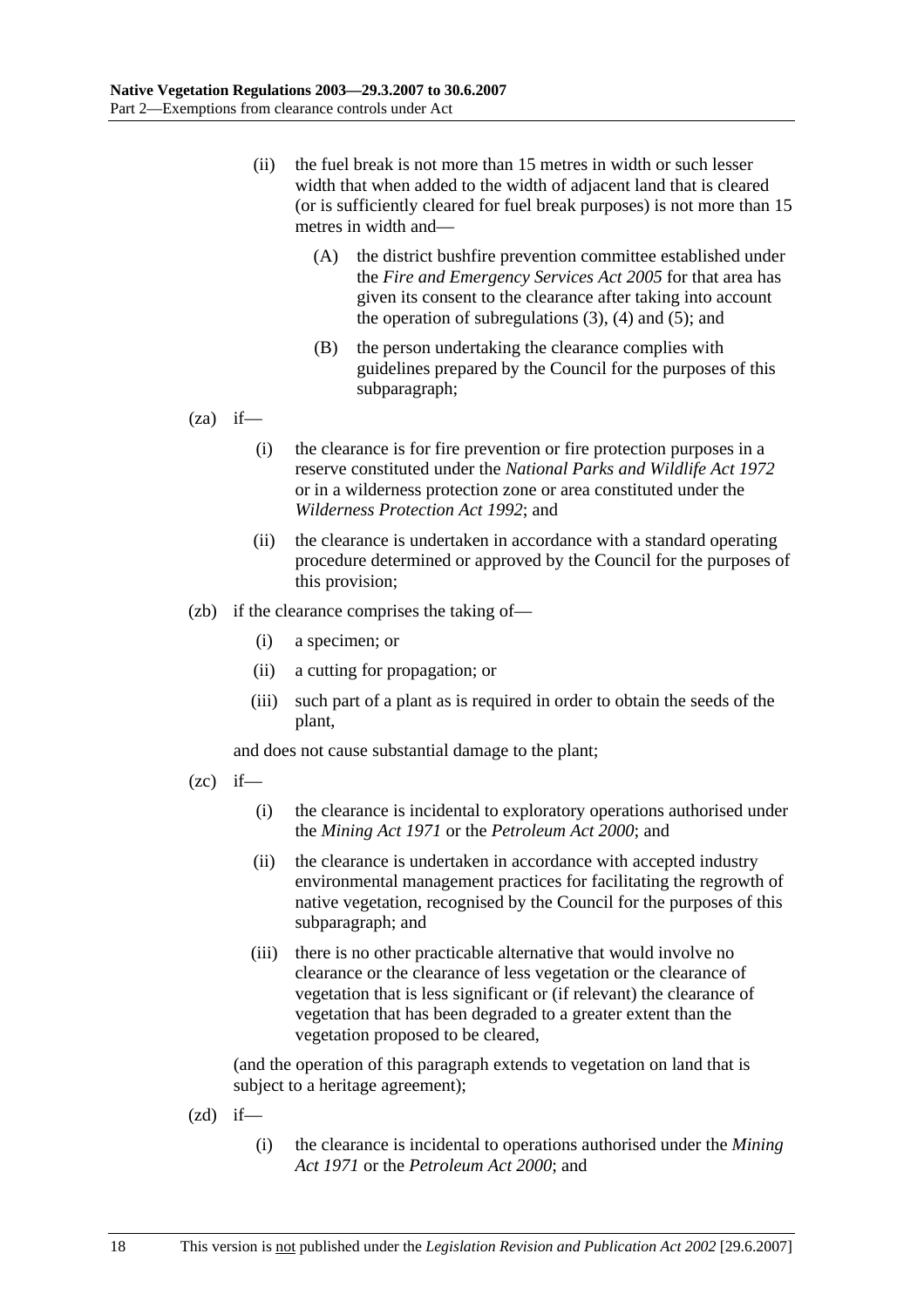$(ii)$ 

- (A) in the case of operations authorised under the *Mining Act 1971*, the clearance is undertaken in accordance with a management plan under that Act and the Council has signified that, as a result of work undertaken in accordance with that plan, there will be a significant environmental benefit on the site of the operations or within the same region of the State, or the person undertaking the operations has, on application to the Council to proceed with clearing the vegetation in accordance with this provision, made a payment into the Fund of an amount considered by the Council to be sufficient to achieve a significant environmental benefit in the manner contemplated by section 21(6) of the Act; and
- (B) in the case of operations authorised under the *Petroleum Act 2000*, the clearance is undertaken in accordance with a statement of environmental objectives under that Act and the Council has signified that, as a result of work undertaken in accordance with that statement, there will be a significant environmental benefit at the site of the operations or within the same region of the State, or the person undertaking the operations has, on application to the Council to proceed with clearing the vegetation in accordance with this provision, made a payment into the Fund of an amount considered by the Council to be sufficient to achieve a significant environmental benefit in the manner contemplated by section 21(6) of the Act,

- $(zda)$  if—
	- (i) the clearance is incidental to operations authorised before 25 August 2003 under the *Mining Act 1971* or the *Petroleum Act 2000*; and
	- (ii) the clearance—
		- (A) is clearance that is envisaged or authorised by or under a program or approval under the relevant Act; or
		- (B) is clearance that would reasonably be expected to have been required under the authorisation under the relevant Act taking into account the circumstances that existed immediately before 25 August 2003;
- (ze) if the clearance is incidental to mining operations at a private mine at which mining operations have not been discontinued for a period exceeding 12 months at any time after 21 November 1984 (and the operation of this paragraph extends to vegetation on land that is subject to a heritage agreement);
- $(zf)$  if—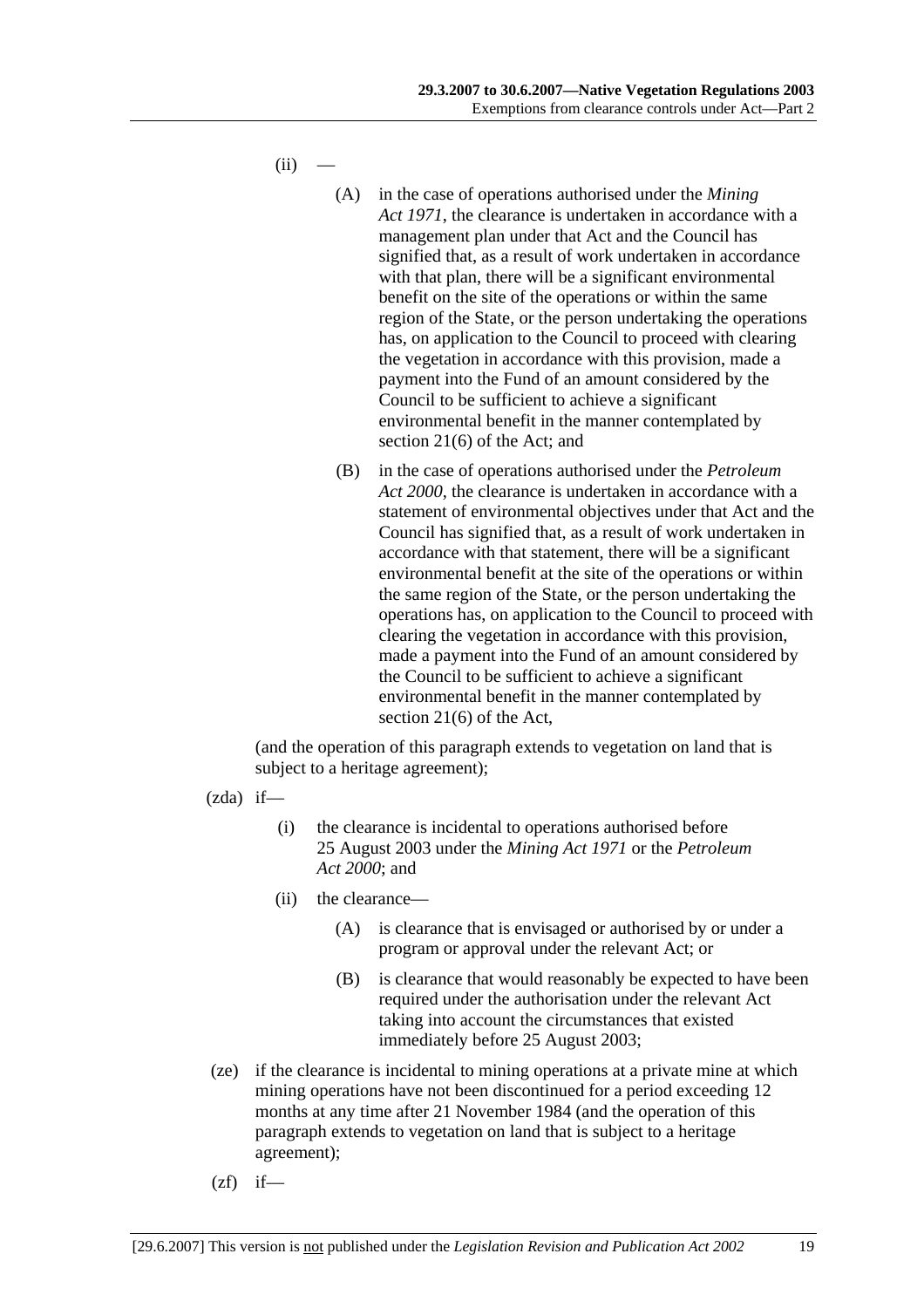- (i) the land on which the vegetation is situated has been used for cultivation, pasture or forestry within 5 years immediately before the proposed clearance occurs; and
- (ii) the clearance is necessary to maintain the land so that it can continue to be used for cultivation, pasture or forestry to the extent to which it had been used for that purpose within the immediately preceding 5 years; and
- (iii) the vegetation to be cleared consists only of plants or parts of plants that have grown or have regrown in the immediately preceding 5 years; and
- (iv) either—
	- (A) the vegetation has a stem diameter at the lowest point on the stem above ground level of 150 millimetres or less; or
	- (B) the vegetation is of the genus *Xanthorrhoea*;
- $(zfa)$  if—
	- (i) the vegetation to be cleared consists of plants that have regrown over a period of time after previous clearance undertaken in accordance with the provisions of the Act or these regulations; and
	- (ii) the land on which the vegetation is situated has been consistently used for agricultural purposes as part of a commercial enterprise since the land was lawfully cleared; and
	- (iii) the clearance is undertaken in accordance with a management plan that has been approved by the Council;
- $(zfb)$  if—
	- (i) the Council is satisfied (on the basis of information provided to the Council by the person seeking the benefit of this paragraph and such other information as the Council thinks fit)—
		- (A) that the vegetation to be cleared is situated on land that has been the subject of regional land degradation processes over a period of time and consists of plants that have grown on the land due to those processes; and
		- (B) that the land on which the vegetation is situated is being used, or has previously been used, for agricultural purposes but that use has been reduced or discontinued (as the case may be) due to the degradation; and
		- (C) that the clearance is being undertaken so as to enable the land to be used for agricultural purposes; and
	- (ii) the clearance is undertaken in accordance with a management plan that has been approved by the Council;
- $(2g)$  if—
	- (i) the native vegetation to be cleared comprises plants that are used, or are to be used, for grazing by domestic animals; and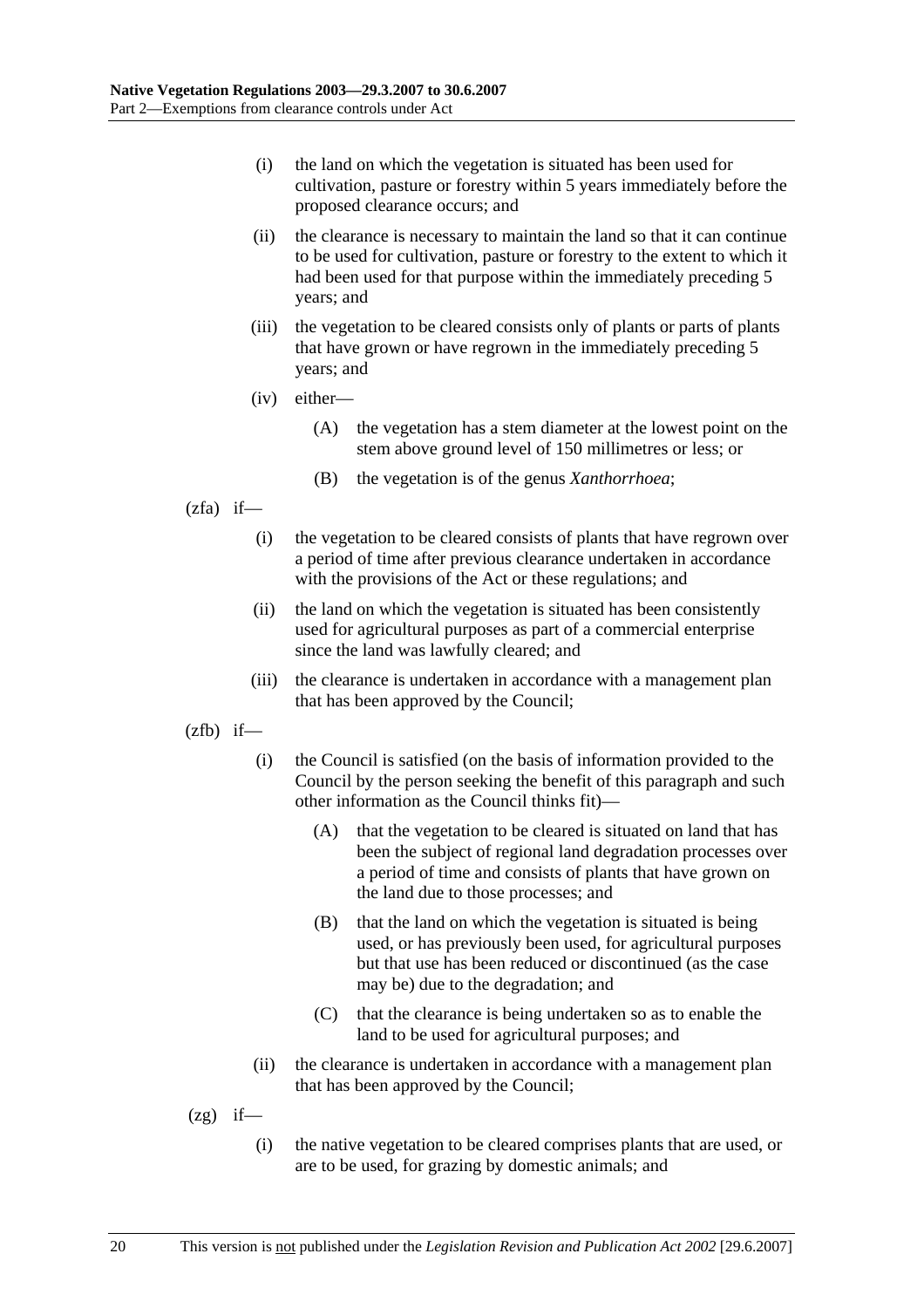- (ii) the purpose of the clearance is to maintain the value of the native vegetation for the purpose of pasture; and
- (iii) the clearance is in accordance with practices used during the previous 10 years on the land on which the vegetation is growing for the purpose of maintaining pasture; and
- (iv) the clearance is undertaken in accordance with a management plan that has been prepared by, or on behalf of, the owner of the land on which the vegetation is growing or by the soil conservation board for the soil conservation district in which the land is situated and has been approved by the Council;
- (zh) by grazing domestic stock on land in a manner and at a rate that will not cause permanent degradation of the native vegetation on the land but only if—
	- (i) the manner and rate of grazing is consistent with the manner in which, and the rate at which, the land has been grazed by domestic stock of the same species during the previous 10 years; or
	- $(ii)$
- (A) the owner of the land has prepared a management plan that applies to grazing of vegetation on the land by the relevant species of animal; and
- (B) the owner of the land has satisfied the Council that the management plan complies with guidelines that have been prepared by the Council in accordance with section 25 of the Act; and
- (C) the Council has given its approval to the management plan and, where the land on which the vegetation is growing is pastoral land, the Pastoral Board has also given its approval to the management plan; and
- (D) the grazing occurs in accordance with the management plan;
- (zi) if the purposes of the clearance is to preserve or enhance biological diversity and—
	- $(i)$ 
		- (A) the owner of the land has prepared a management plan that provides for monitoring the effects of the clearance; and
		- (B) the owner of the land has satisfied the Council that the management plan complies with guidelines that have been prepared by the Council in accordance with section 25 of the Act; and
		- (C) the Council has given its approval to the management plan; and
		- (D) the clearance is undertaken in accordance with the management plan; or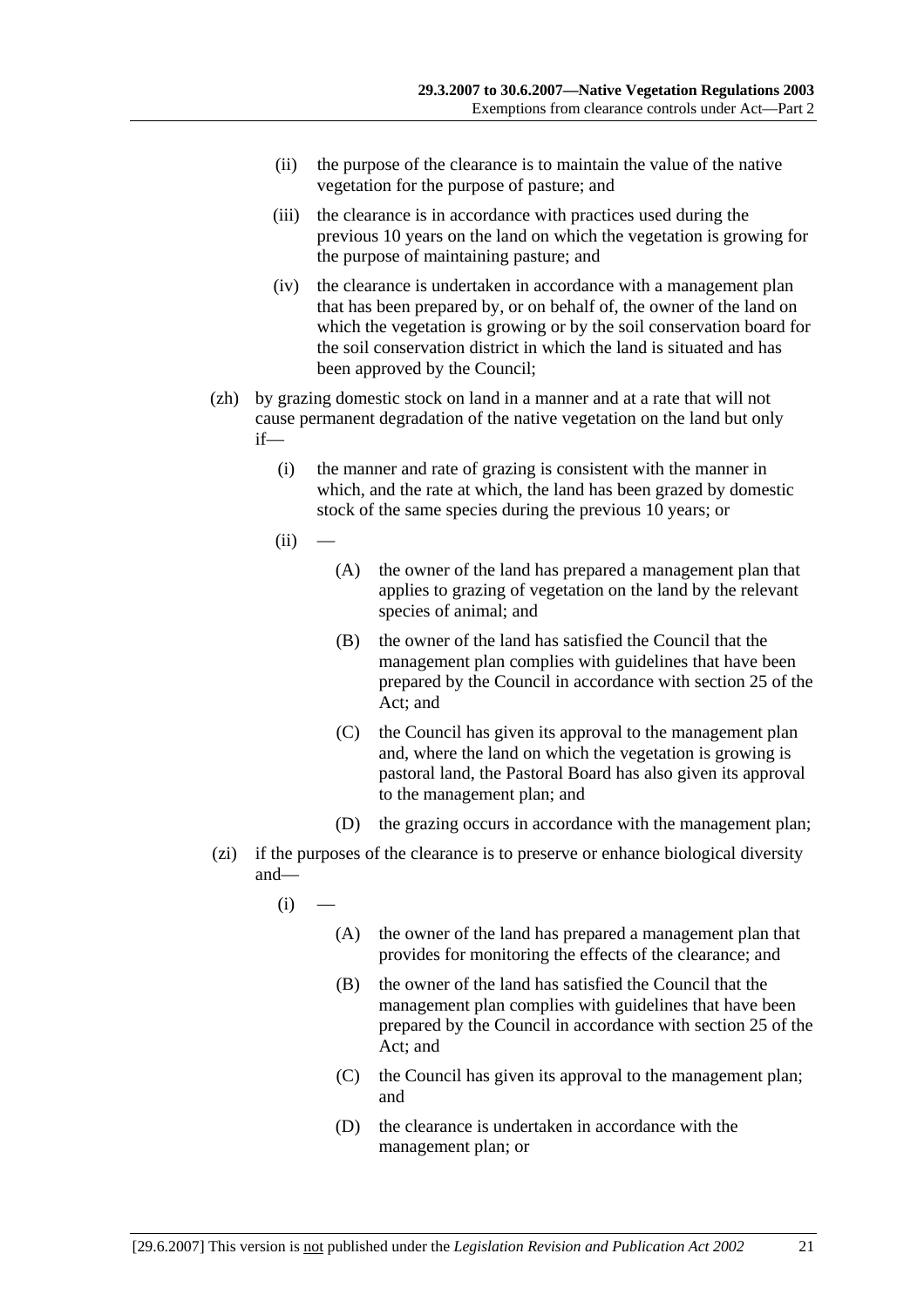(ii) the clearance is undertaken in accordance with guidelines that apply to the clearance that have been prepared by the Council in accordance with section 25 of the Act,

(and the operation of this paragraph extends to vegetation on land that is subject to a heritage agreement);

- (zj) if the vegetation is causing land management problems because it is detrimentally affecting other native vegetation, or is growing on land previously cleared of native vegetation, and—
	- $(i)$ 
		- (A) the owner of the land has prepared a management plan relating to the proposed clearance; and
		- (B) the owner of the land has satisfied the Council that the management plan complies with guidelines that have been prepared by the Council in accordance with section 25 of the Act; and
		- (C) the Council has given its approval to the management plan; and
		- (D) the clearance is undertaken in accordance with the management plan; or
	- (ii) the clearance is undertaken in accordance with guidelines that have been prepared by the Council in accordance with section 25 of the Act;
- $(zk)$  if—
	- (i) it is not reasonably practicable to comply with an obligation under the *Natural Resources Management Act 2004* to destroy or control animals or plants without at the same time destroying, damaging or otherwise clearing native vegetation; and
	- (ii) the person undertaking the clearance complies with guidelines relating to the clearance prepared by the Council in accordance with section 25 of the Act,

(and the operation of this paragraph extends to vegetation on land that is subject to a heritage agreement but does not apply to vegetation on a road reserve);

- $(zl)$  if—
	- (i) the land on which the vegetation is situated is in the County of Cardwell or within the hundreds of Stirling, Willalooka, Duffield, Landseer, Peacock, Marcollat, Minecrow, Woolumbool, Townsend, Lochaber, Murrabinna, Spence or Joyce; and
	- (ii) the clearance is to provide cleared land—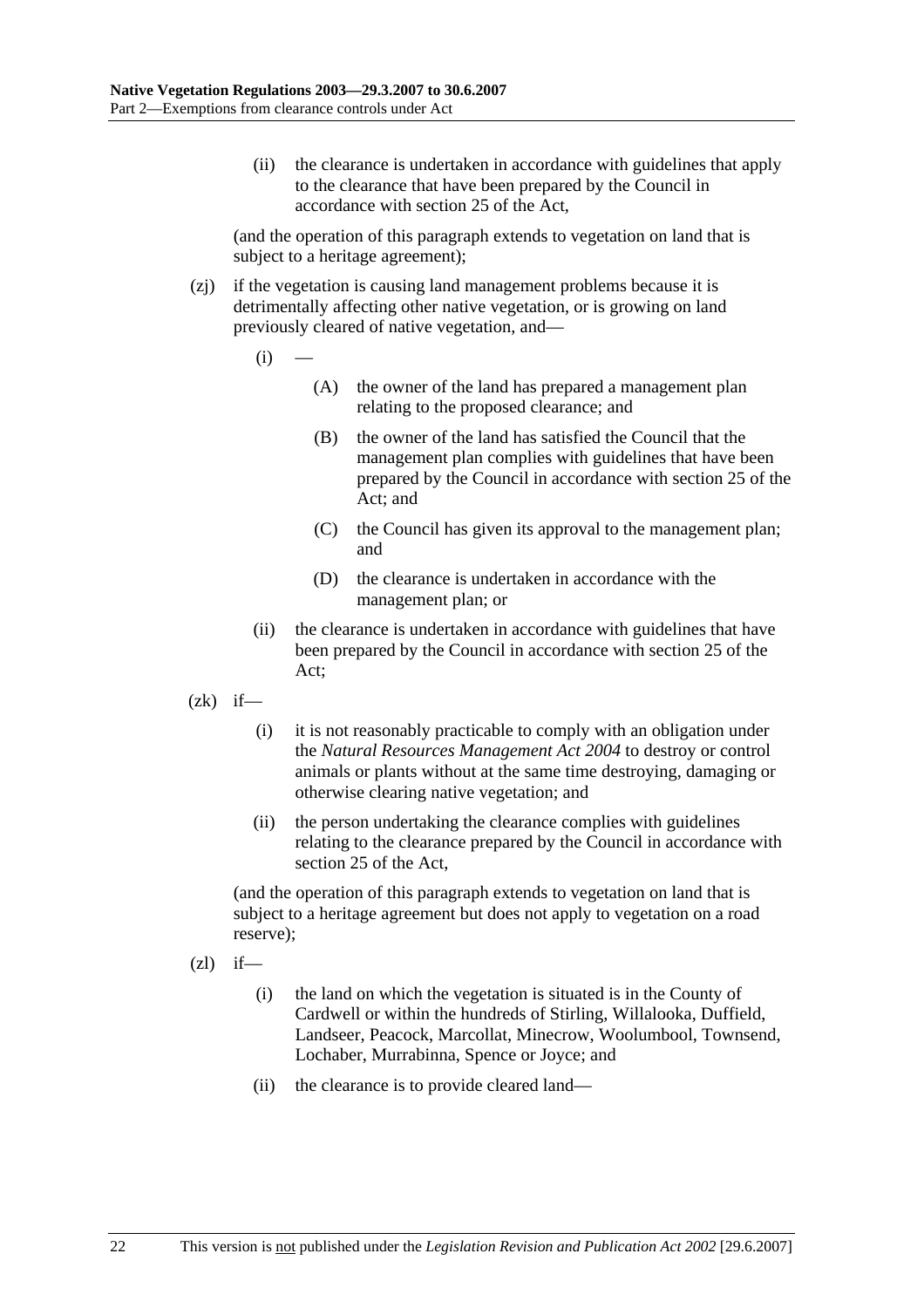- (A) for the purposes of the construction or maintenance of water management works within the meaning of the *South Eastern Water Conservation and Drainage Act 1992* by, or on behalf of, the South Eastern Water Conservation and Drainage Board pursuant to section 34 of that Act; or
- (B) for the purposes of the implementation of the Project under the *Upper South East Dryland Salinity and Flood Management Act 2002* by, or on behalf of, the relevant Minister under that Act; and
- (iii) the Board, the relevant Minister or a person acting on behalf of the Board or that Minister has prepared a management plan in relation to the clearance of the vegetation and the Native Vegetation Council has given its approval to the plan; and
- (iv) the clearance is undertaken in accordance with the management plan;
- $(zm)$  if—
	- (i) the land on which the vegetation is situated is in the County of Flinders or Robinson; and
	- (ii) the clearance is necessary to preserve or augment an underground water supply of a city or town; and
	- (iii) the clearance has been requested by the local council; and
	- (iv) the owner of the land or the person who has the care, control and management of the land has prepared a management plan in relation to the clearance of the vegetation and the Native Vegetation Council has given its approval to the plan; and
	- (v) the clearance is undertaken in accordance with the management plan.
- (1a) For the purposes of subregulation (1)(d), **infrastructure** includes, unless the contrary intention appears—
	- (a) flood mitigation works;
	- (b) an airstrip;
	- (c) a shipping channel.
- (1b) For the purposes of subregulation (1)(da), the Council must ensure that guidelines are prepared in accordance with the procedures that apply to guidelines under section 25 of the Act.
- (1c) For the purposes of subregulation  $(1)(k)$  and  $(ka)$ , an indication of support from SACFS for the clearance of vegetation may only be given by a person who has been specifically authorised by an instrument in writing to act on behalf of SACFS under these regulations.
- (2) For the purposes of paragraph (m) of subregulation (1), the Council must, when considering a management plan under that paragraph, have regard to the following:
	- (a) the need to protect people and property; and
	- (b) the need to preserve vegetation for such of the reasons set out in paragraphs (a) to (l) (inclusive) of Schedule 1 of the Act as are applicable; and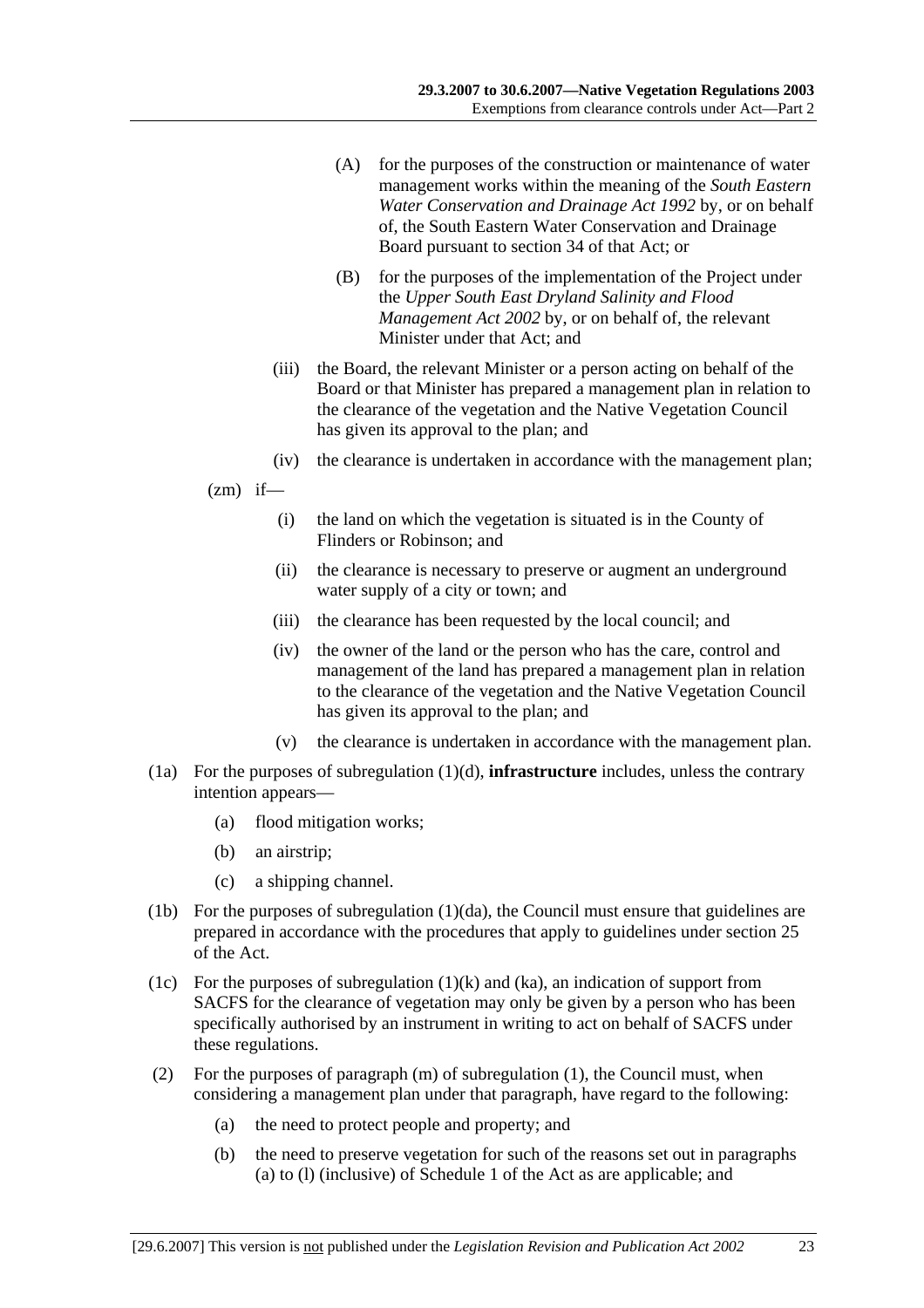- (c) if the Council is of the opinion that there is more than one effective method of clearing native vegetation in the relevant circumstances, the need for the person undertaking the clearance to use the method of clearance that will cause the least environmental damage.
- (2a) The Council must, before deciding on whether to approve a management plan under subregulation  $(1)(m)$  or  $(w)$  that relates to native vegetation within the River Murray Floodplain Area—
	- (a) consult the Minister to whom the administration of the *River Murray Act 2003* is committed; and
	- (b) comply with the Minister's directions (if any) in relation to the matter (including a direction that an approval not be given, or that if it is to be given, then it be subject to conditions specified by the Minister).
- (3) The decision of a district bushfire prevention committee to consent to the proposed clearance of land under subregulation  $(1)(v)(iii)(C)$  or  $(z)(ii)(A)$  must be made in accordance with guidelines relating to the clearance of native vegetation for firecontrol purposes in the committee's area adopted by the Council under section 25 of the Act.
- (4) If relevant guidelines have not been adopted by the Council, the district bushfire prevention committee must, when making its decision, have regard to the following:
	- (a) the need to protect land used for primary production; and
	- (b) the need to preserve the vegetation for such of the reasons set out in paragraphs (a) to (k) (inclusive) of Schedule 1 of the Act as are applicable.
- (5) If a district bushfire prevention committee is of the opinion that there is more than one effective method of clearing native vegetation in the circumstances of an application for its consent under subregulation  $(1)(v)(iii)(C)$  or  $(z)(ii)(A)$ , it must, if it gives its consent to the clearance and subject to any relevant guidelines adopted by the Native Vegetation Council, direct the applicant to use the method of clearance that will cause the least environmental damage.
- (6) A committee's consent to clearance under subregulation  $(1)(v)(iii)(C)$  or  $(z)(ii)(A)$  is subject to—
	- (a) a condition that the applicant comply with a direction (if any) given to the applicant under subregulation (5); and
	- (b) such other conditions as the committee imposes.
- (7) The Council may, by notice in the Gazette, declare that subparagraph (ii) of paragraph (v) of subregulation (1) applies in relation to an area of a mallee scrub community identified in the notice and may, by subsequent notice in the Gazette, vary or revoke such a declaration.
- (8) A management plan under subregulation  $(1)(zfa)$  must make express provision for a review of the operation of the management plan to be conducted from time to time.
- (9) The Council must, in considering whether the requirements of subregulation (1)(zfb)(i) have been satisfied in a particular case, seek and consider the advice of the regional NRM board for the NRM region where the relevant land is situated.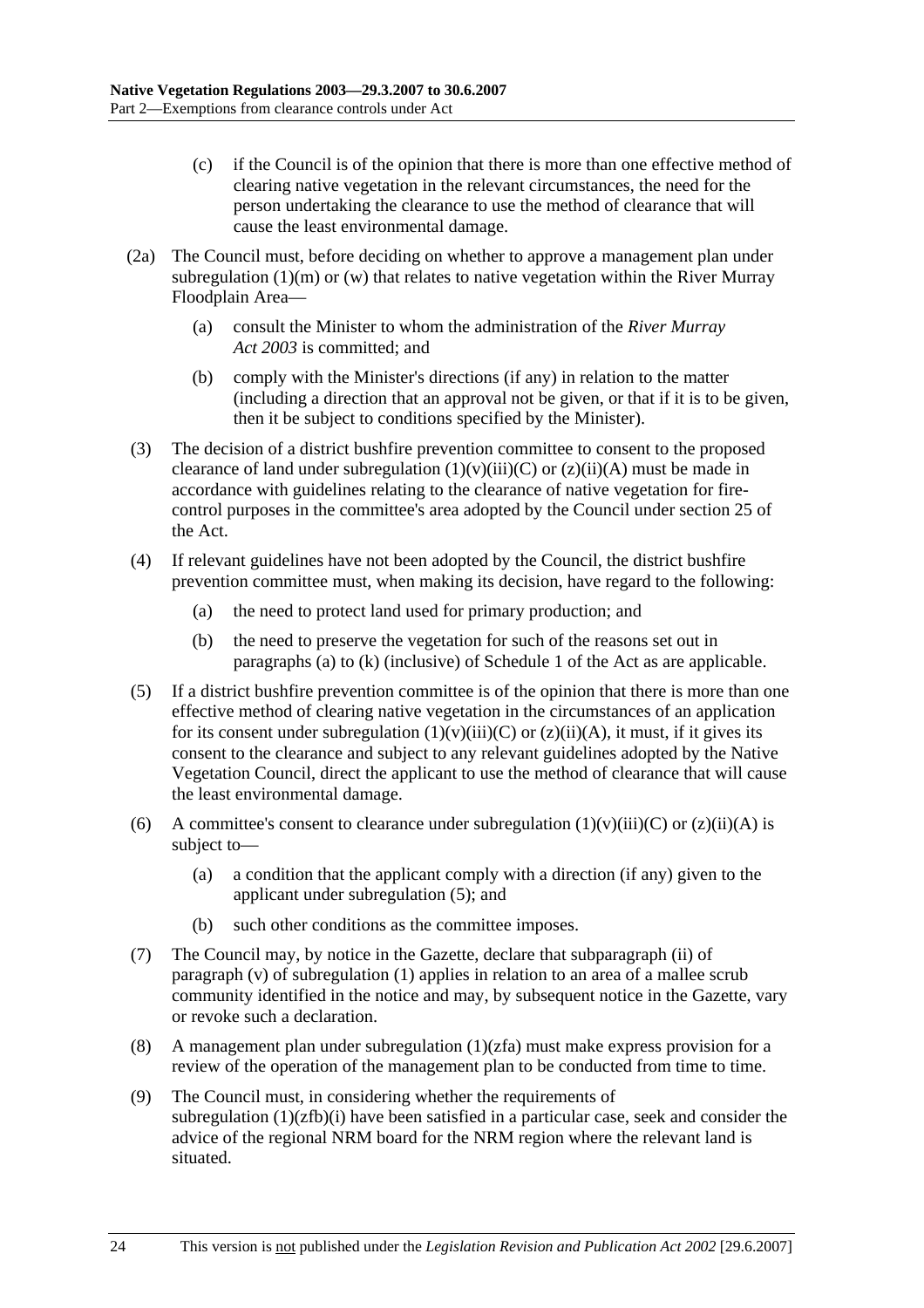- (10) The Council may, in determining whether there is a practicable alternative to a particular course of action under consideration under this regulation, take into account the cost of any alternative.
- (11) For the purposes of this regulation (and without limiting any other provision), the Council may—
	- (a) require a person seeking the benefit of this regulation for a particular purpose to provide to the Council such information as the Council may reasonably require to determine the matter;
	- (b) direct that any information to be provided to the Council be in a form determined by the Council (after consulting with any relevant person as the Council thinks fit);
	- (c) direct that a person comply with any other requirement determined by the Council (including a requirement as to the form or content of any plan or other document).

### **6—Restrictions on clearance of native vegetation**

- (1) Native vegetation may not be cleared pursuant to regulation  $5(1)(k)$  if—
	- (a) the vegetation is situated within any of the following areas:
		- (i) sections 13, 135, 136, 224, 225, 227, 228, 229, 230, 285, 368, 492, 512, 530 and D in the Hundred of Waterhouse;
		- (ii) part sections 13, 30, 223 and 225 that are in the Hundred of Waterhouse;
		- (iii) that part of section 214 that is within the township of Robe;
		- (iv) that part of part section 369, Hundred of Waterhouse, that is east of Christine Drive and Lake Road; or
	- (b) the vegetation—
		- (i) consists of a tree (including a dead tree) where the diameter of the trunk of the tree at 300 millimetres from the base of the tree is 600 millimetres or more; and
		- (ii) is situated within the 1956 flood plain of the River Murray, other than where the vegetation is within the area of a city or township.
- (2) Native vegetation may not be cleared pursuant to regulation  $5(1)(a)$ ,  $(ab)$ ,  $(b)$ ,  $(i)$ ,  $(q)$ ,  $(r)$ , (s), (t), (u), (v) or (z) if—
	- (a) the clearance would be contrary to the requirements of a condition attached to a consent to clearance granted by the Council under the Act or by the Native Vegetation Authority under the repealed Act or of an order of a court under the Act or the repealed Act; or
	- (b) the vegetation was sown or planted in compliance with a condition attached to a consent to clearance granted by the Council under the Act or by the Native Vegetation Authority under the repealed Act or in compliance with an order of a court under the Act or the repealed Act.
- (2a) Native vegetation may not be cleared pursuant to regulation  $5(1)(t)$  or (u) if the vegetation is situated within the River Murray Floodplain Area.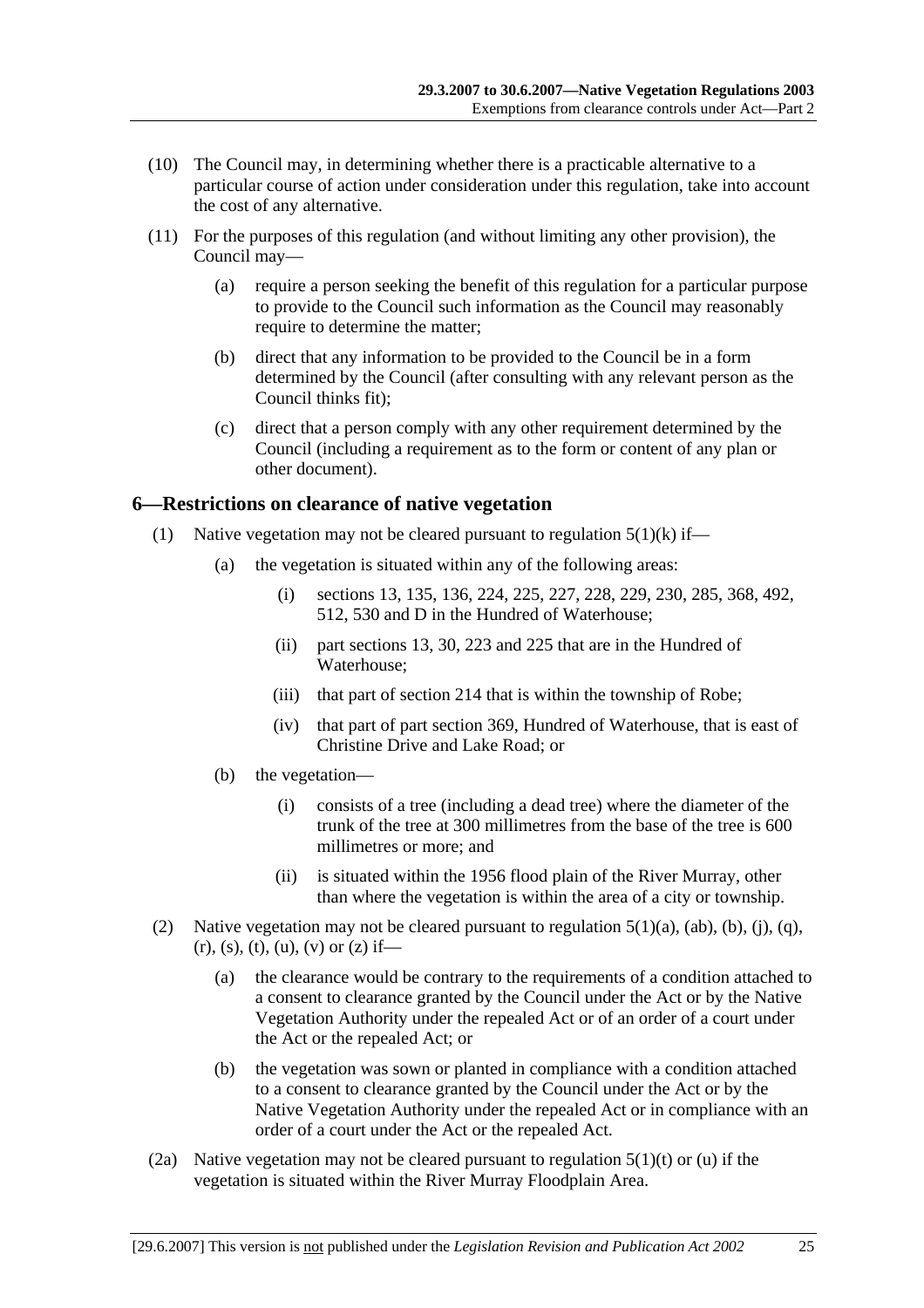(3) In this regulation—

*township* has the same meaning as in the *Local Government Act 1999*.

### **7—Compliance with management plan**

A person must not—

- (a) clear native vegetation in contravention of a management plan under regulation 5; or
- (b) fail to comply with the terms or requirements of regulation 5.

### **Part 3—Application for consent**

### **8—Application for consent**

- (1) For the purposes of section 28(3)(b)(iia) of the Act, the prescribed number of copies is 1.
- (2) For the purposes of section 28(3)(b)(iii) of the Act, the prescribed fee is \$430 plus the fee referred to in subregulation (3).
- (3) The fee payable by an applicant for consent to clear native vegetation for the preparation of the report referred to in section 28(3)(b)(iia) of the Act is the Minister's estimate of the reasonable cost of preparing a report of that kind determined after consultation with the Council.
- (4) The Council may remit payment of, or refund, the whole, or part, of a fee payable or paid in relation to an application (including a fee for a report under section 28(3)(b)(iia) of the Act).
- (5) For the purposes of section 28(5) of the Act, any agency, instrumentality, person or body approved by the Council as an entity that may prepare a report of the relevant kind is specified.

## **Part 4—Miscellaneous**

#### **9—Definition of native vegetation**

For the purposes of the Act and these regulations—

*native vegetation* includes a dead tree of a species indigenous to South Australia if—

- (a) the diameter of the trunk of the tree at 300 millimetres from the base of the tree is—
	- (i) in the case of a tree located on Kangaroo Island—300 millimetres or more;
	- (ii) in any other case—600 millimetres or more; and
- (b) the tree provides or has the potential to provide, or is a part of a group of trees or other plants (whether alive or dead) that provides, or has the potential to provide, a habitat for animals of a listed threatened species under the *Environment Protection and Biodiversity Conservation Act 1999* of the Commonwealth.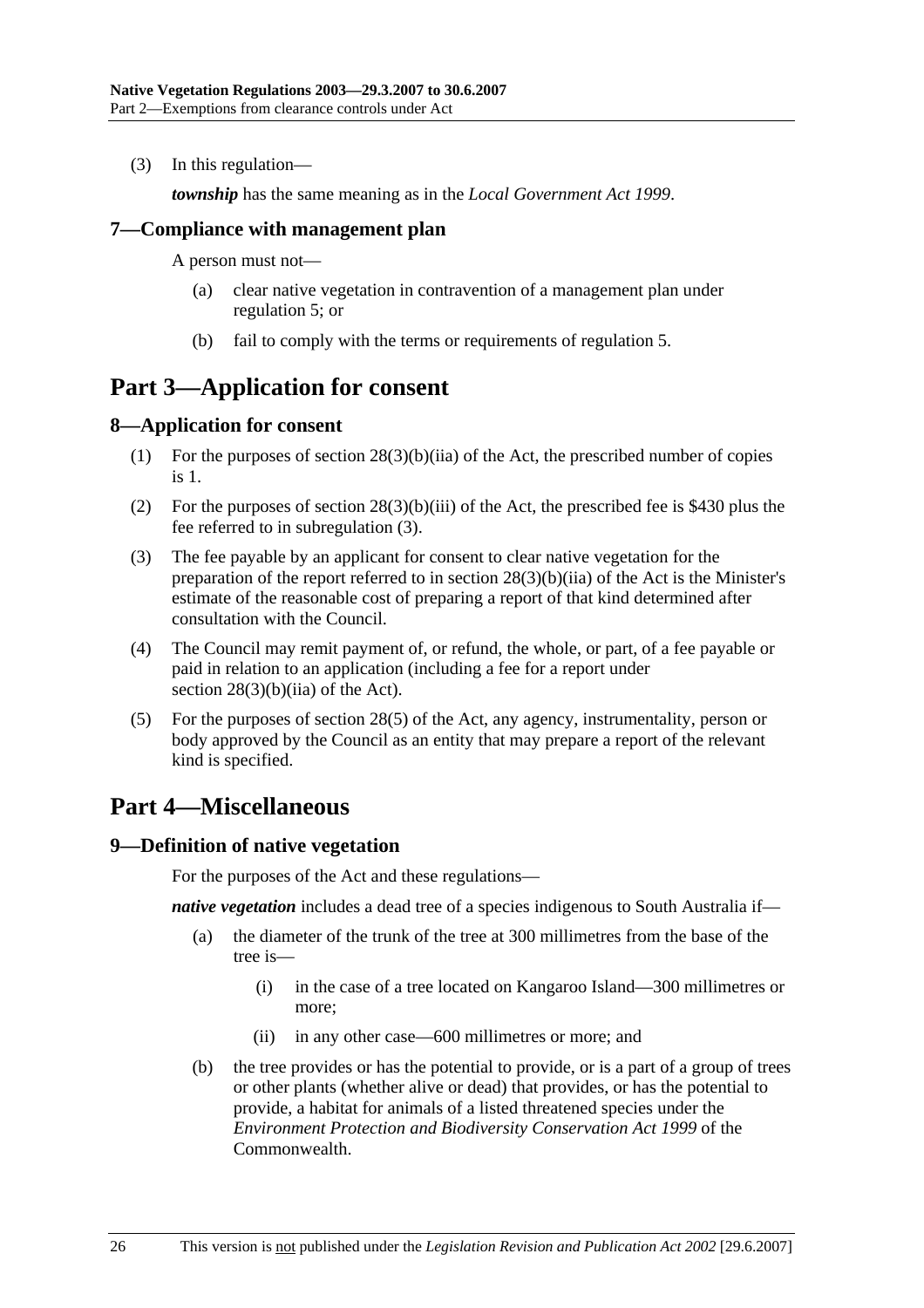### **10—Interest**

- (1) Interest accrues from the end of the period referred to in section 31D(4)(a) or 31E(6)(a) of the Act at the prime bank rate for the relevant financial year.
- (2) Interest accrues on unpaid interest at 6 monthly intervals from the end of the period referred to in subregulation (1).
- (3) In this regulation—

*prime bank rate* for a particular financial year means the corporate loan reference rate applied by the Commonwealth Bank of Australia for corporate lending on the first trading day of the Bank in that financial year.

### **11—Prescribed form (section 33C(8) of Act)**

For the purposes of section  $33C(8)$  of the Act, the form set out in Schedule 2 is prescribed.

#### **12—Service of notices**

Notice may be served under the Act on a land owner—

- (a) personally; or
- (b) by posting it to the land owner at the address of the land owner last known to the person or body serving the notice.

### **13—The Fund**

- (1) Money standing to the credit of the Fund on account of a payment into the Fund under Part 2 of these regulations must, as far as practicable, be used—
	- (a) to establish or regenerate native vegetation on land that is within the same region of the State as the land that is to be cleared by virtue of the exemption under that Part and that has been selected by the Council for that purpose after having regard to the Regional Biodiversity Plan or Plans (if any) approved by the Minister that apply within that region; and
	- (b) to preserve and maintain that vegetation once established or reinstated.
- (2) Other money standing to the credit of the Fund may be used or made available for any costs associated with research, promotional activities, investigations or other activities that, in the opinion of the Minister, will further the objects of the Act.

## **Schedule 1—Specified species of vegetation for the purposes of regulation 5(1)**

River red gum *Eucalyptus camaldulensis*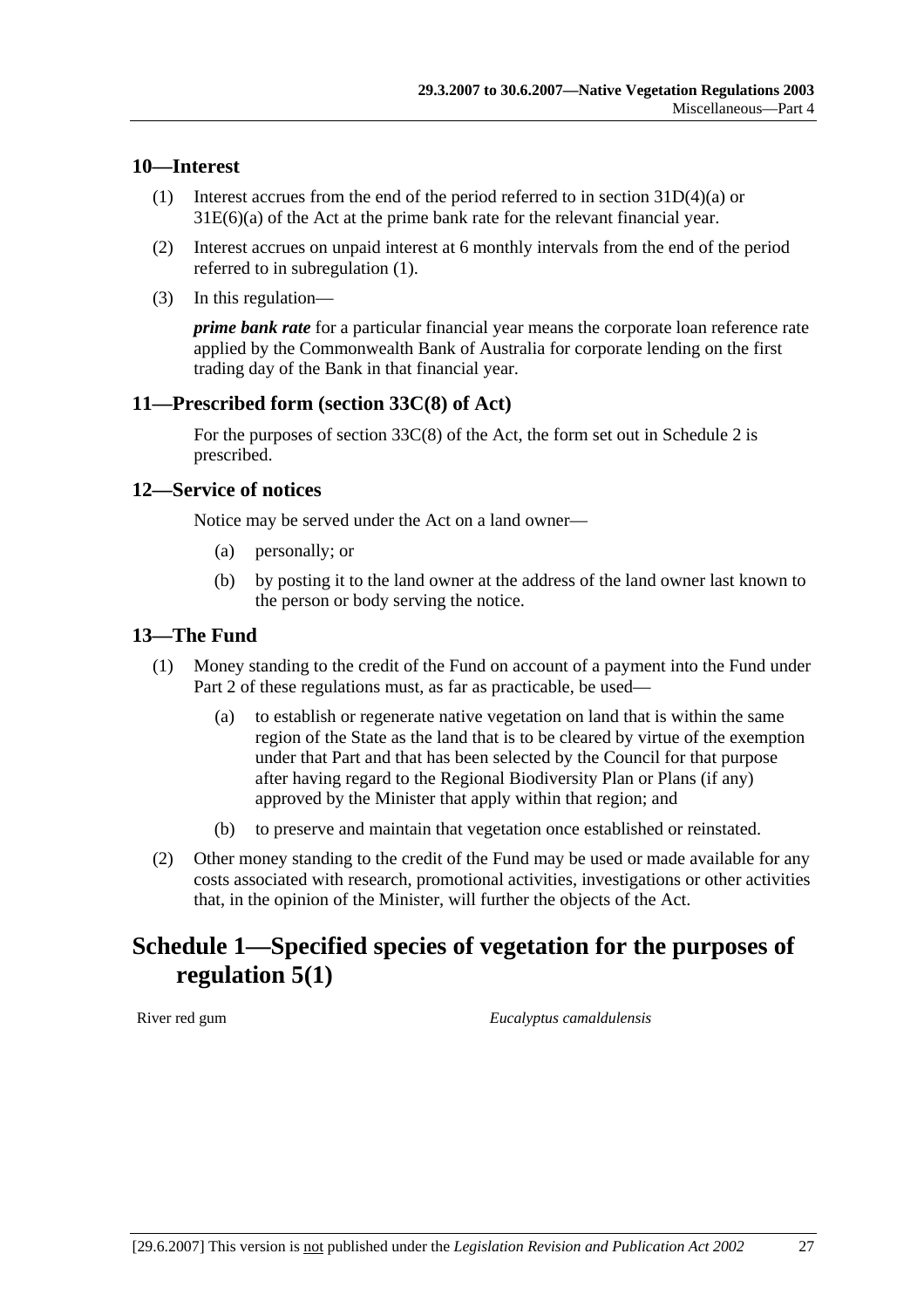## **Schedule 2—Notice under section 33C(8) of Act**

Native Vegetation Act 1991

#### Notice of information relating to a warrant

- Section 33C of the Native Vegetation Act 1991 provides for the issuing and execution of NOTE: a warrant in various cases. A warrant has been issued under the Act and the following information is provided in relation to this matter:
- The name of authorised officer executing the warrant is: 1.

This person is an authorised officer under the Native Vegetation Act 1991.

- This warrant was issued by the following magistrate:  $2.$
- This warrant was issued on  $3.$ 
	- ät a.m./p.m.
- The warrant authorises the following course of action: 4.

A warrant expires at the expiration of 1 month from the date of its issue.

A person may be guilty of an offence if he or she fails to comply with a requirement under the Act or hinders an authorised officer in the lawful exercise of a power under the Act. The maximum penalty for an offence is \$5 000. (A person is not required to answer any question if to do so might incriminate the person or make the person liable to a criminal penalty.)

(Authorised officer executing warrant)

(Date)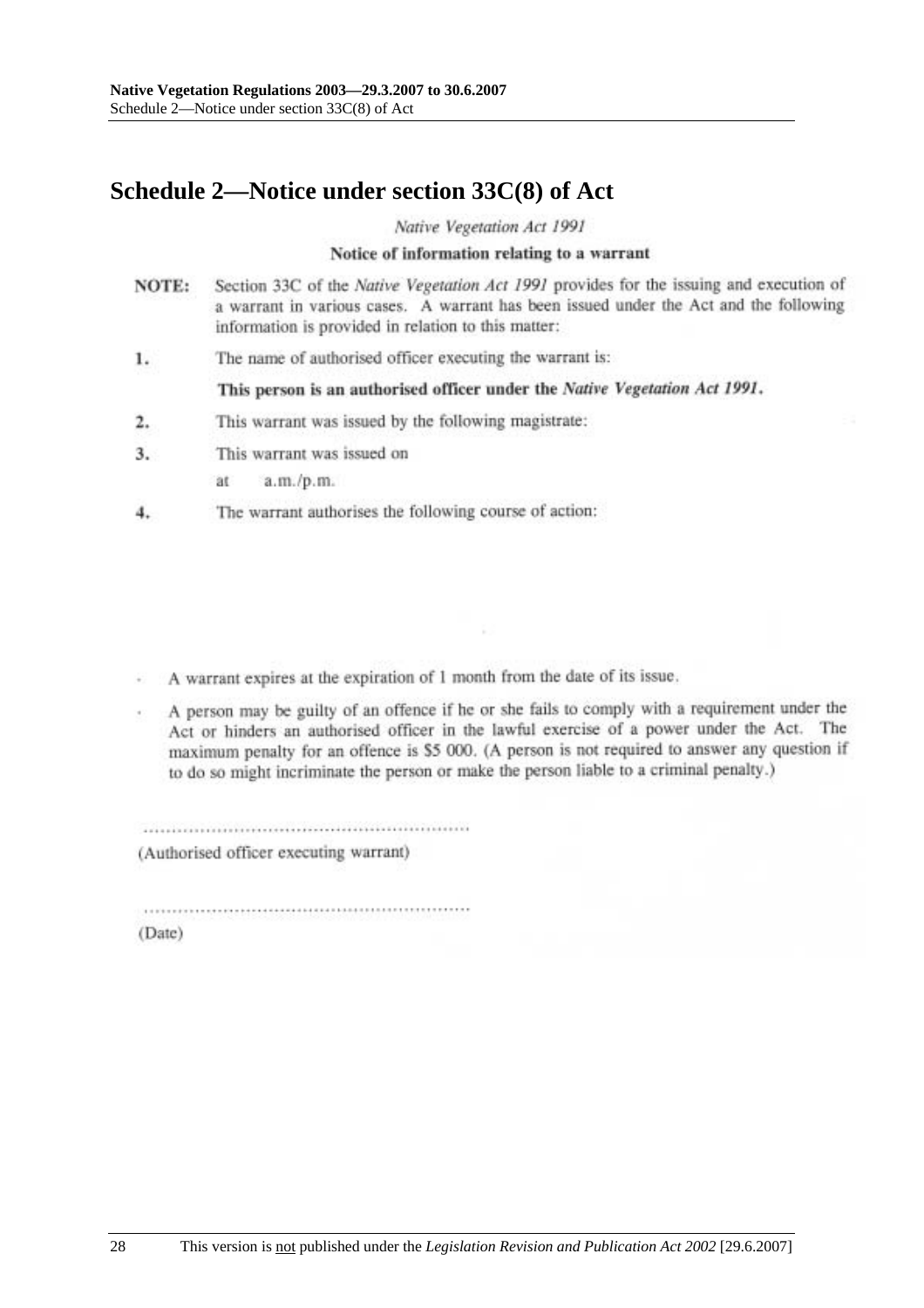# **Legislative history**

### **Notes**

- Variations of this version that are uncommenced are not incorporated into the text.
- Please note—References in the legislation to other legislation or instruments or to titles of bodies or offices are not automatically updated as part of the program for the revision and publication of legislation and therefore may be obsolete.
- Earlier versions of these regulations (historical versions) are listed at the end of the legislative history.
- For further information relating to the Act and subordinate legislation made under the Act see the Index of South Australian Statutes or www.legislation.sa.gov.au.

### **Legislation revoked by principal regulations**

The *Native Vegetation Regulations 2003* revoked the following:

*Native Vegetation Regulations 1991*

### **Principal regulations and variations**

New entries appear in bold.

| Year No  |     | Reference                | Commencement              |
|----------|-----|--------------------------|---------------------------|
| 2003 173 |     | Gazette 21.8.2003 p3282  | $25.8.2003$ : r 2         |
| 2003 227 |     | Gazette 13.11.2003 p4055 | $13.11.2003$ : r 2        |
| 2003 234 |     | Gazette 20.11.2003 p4239 | $24.11.2003$ : r 2        |
| 2005 60  |     | Gazette 26.5.2005 p1416  | $1.7.2005$ : r 2          |
| 2005 154 |     | Gazette 30.6.2005 p2239  | Pt 6 (r 11)—1.7.2005: r 2 |
| 2006 25  |     | Gazette 9.2.2006 p523    | 9.2.2006: $r$ 2           |
| 2006 86  |     | Gazette 15.6.2006 p1717  | $1.7.2006$ : r 2          |
| 2007 26  |     | Gazette 29.3.2007 p949   | 29.3.2007: r2             |
| 2007     | 163 | Gazette 7.6.2007 p2572   | $1.7.2007$ : r 2          |

### **Provisions varied**

New entries appear in bold.

Entries that relate to provisions that have been deleted appear in italics.

| Provision                       | How varied                                                                | Commencement |  |
|---------------------------------|---------------------------------------------------------------------------|--------------|--|
| r <sub>2</sub>                  | omitted under the Legislation Revision and<br><b>Publication Act 2002</b> | 24.11.2003   |  |
| r 3                             |                                                                           |              |  |
| C.F.S.                          | deleted by $25/2006$ r $4(1)$                                             | 9.2.2006     |  |
| country                         | varied by $25/2006$ r 4(2)                                                | 9.2.2006     |  |
| River Murray<br>Floodplain Area | inserted by $234/2003$ r 4                                                | 24.11.2003   |  |